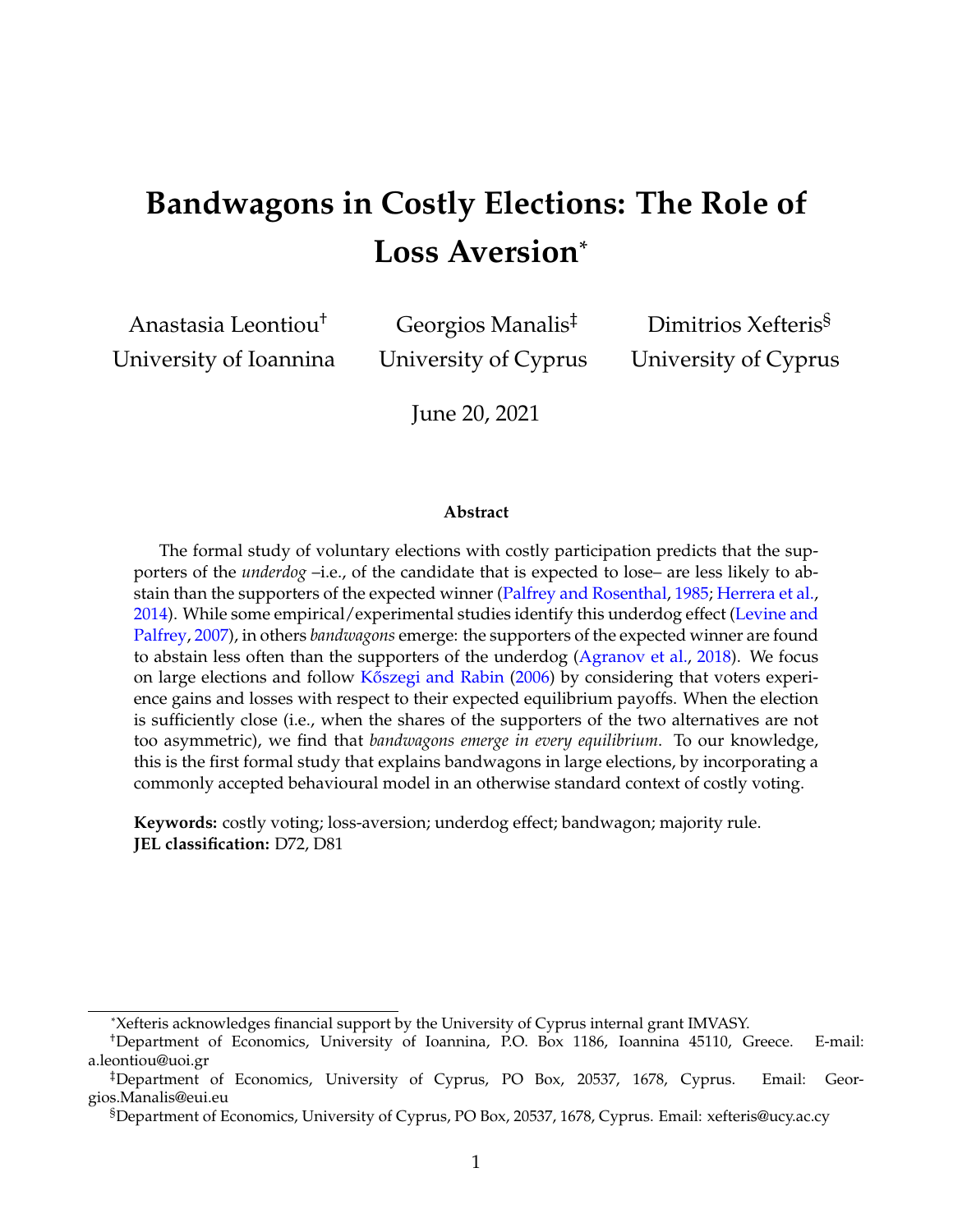# **1 Introduction**

During electoral campaigns, candidates struggle to demonstrate their superiority over their rivals in terms of popularity and chances of winning the election. To this end, they advertise pre-election poll results when these results appear favourable to them, and try to under-mine/dismiss them when these results suggest that they are unlikely to win.<sup>[1](#page-1-0)</sup> The formal study of costly elections under majority rule, though, has long established that such behaviour is not optimal for the candidates. Indeed, when participation to the election is costly for the voters, an underdog effect emerges: the supporters of the candidate that is expected to lose are less likely to abstain than the supporters of the expected winner.

Does this render the will of real-world candidates to appear popular/likely-winners irrational? Are they acting against their own interests when trying to convince the electorate that they are ahead in pre-election polling? Not necessarily. While the formal results seem unambiguous, the empirical evidence is mixed (see, for instance, [Irwin and Van Holsteyn,](#page-24-2) [2000;](#page-24-2) [Levine and Palfrey,](#page-24-0) [2007;](#page-24-0) [Agranov et al.,](#page-22-0) [2018\)](#page-22-0). Indeed, several empirical and experimental studies that have been conducted on the subject not only have failed to detect an underdog effect, but they have identified bandwagon effects instead: supporters of the expected winner abstained less often than the supporters of the expected loser [\(Klor and Winter,](#page-24-3) [2007;](#page-24-3) [Großer](#page-23-1) [and Schram,](#page-23-1) [2010;](#page-23-1) [Morton et al.,](#page-25-1) [2015;](#page-25-1) [Agranov et al.,](#page-22-0) [2018\)](#page-22-0). That is, real-world candidates who try to convince voters that they are front-runners might be serving efficiently their own interests after all.

What could be the source of discrepancy behind the theoretical predictions and the occasionally opposite empirical observations? In a recent contribution, [Agranov et al.](#page-22-0) [\(2018\)](#page-22-0) investigate several possible explanations and suggest that the voters' win motivation –the satisfaction derived from voting for the winning candidate– might be responsible for bandwagons (see also [Callander,](#page-22-1) [2007\)](#page-22-1). Indeed, they convincingly argue that a number of other potential explana-

<span id="page-1-0"></span> $1A$  non-exhaustive list of papers studying the role of political campaigns in shaping electoral outcomes includes [Banducci and Karp](#page-22-2) [\(2003\)](#page-22-2), [Hersh and Schaffner](#page-24-4) [\(2013\)](#page-24-4), [Frenkel](#page-23-2) [\(2014\)](#page-23-2).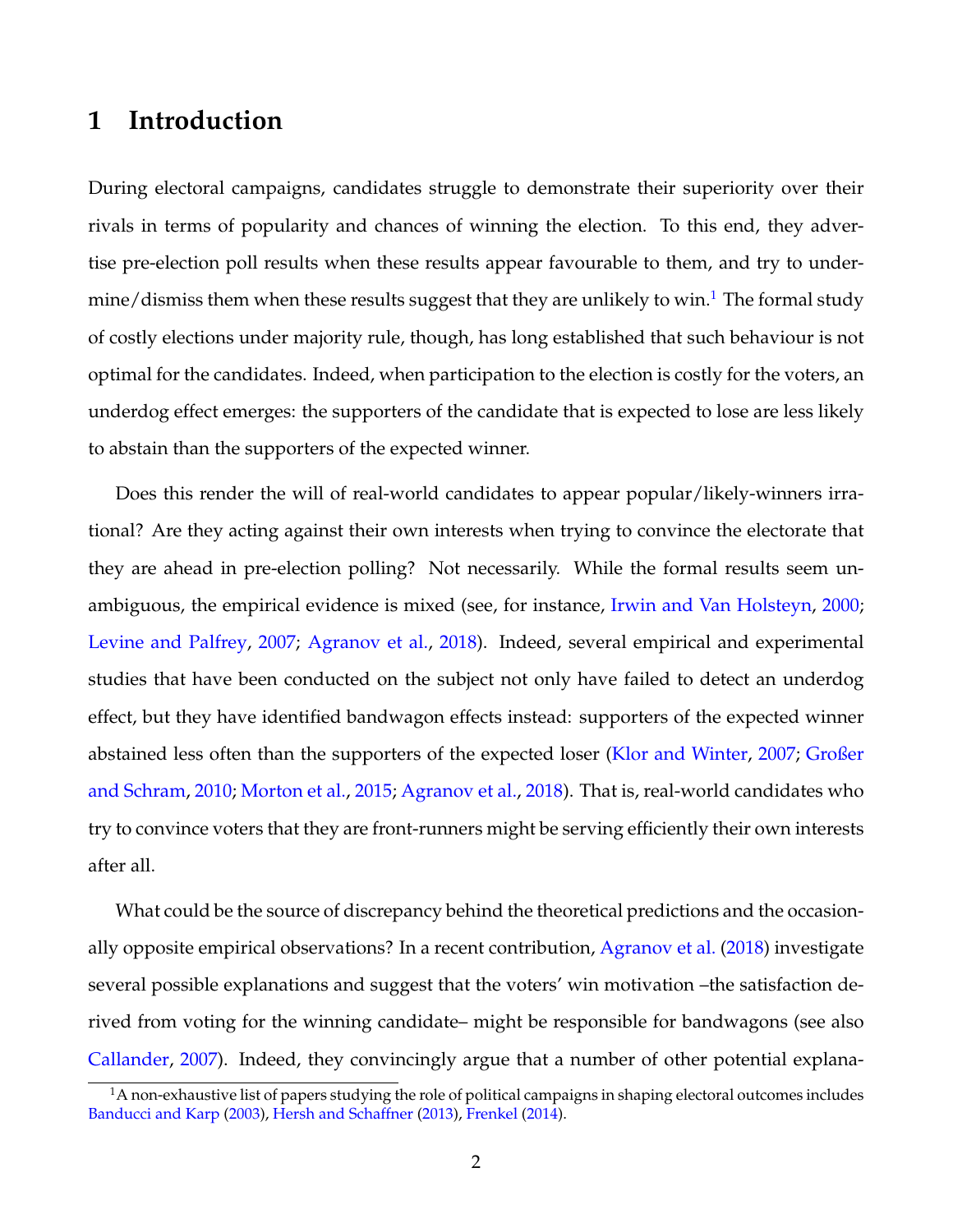tions, including loss-aversion, cannot explain the bandwagons observed in their experiments and, hence, a plausible justification for bandwagons might simply be the fact that voters are happier when siding with the winner.

In this paper, we revisit the potential of voters' loss-aversion in explaining bandwagons. The theory of loss aversion postulates that voters experience gains and losses with respect to reference payoffs but, importantly, it does not specify how these reference points are determined. [Agranov et al.](#page-22-0) [\(2018\)](#page-22-0), who first considered the issue of loss-aversion in the pivotal voting model with costly participation, assumed that voters evaluate gains and losses with respect to a common exogenous payoff (normalized to zero). Despite it being a natural starting point, this is not the only reasonable approach to modelling reference dependent preferences. Kőszegi and Ra[bin](#page-24-1) [\(2006\)](#page-24-1) proposed an alternative way of selecting reference payoffs in strategic settings with loss-averse players: the voters might experience gains and losses, not with respect to some exogenously given payoff but taking as reference the endogenously determined expected equilibrium payoffs.

We introduce loss-aversion with respect to the expected equilibrium payoffs –thereafter, simply loss-aversion– in an otherwise standard model of costly voting in binary majority elections, and show that, indeed, it can lead to bandwagon effects. According to the K<sup>oszegi</sup> and [Rabin](#page-24-1) [\(2006\)](#page-24-1) formulation of reference dependence, each player considers not only the payoff consequence of her actions but also the potential of each action to shift the payoff away from its expected level. Loss averse voters with such reference dependent preferences face very different participation incentives depending on whether they support the expected winner or the underdog. The supporters of the expected winner anticipate a high payoff, and hence abstention endangers a large loss in payoff with respect to the expected outcome; while underdog supporters expect a low payoff anyway, and, therefore, abstention mainly decreases the chances of a large gain. Since loss-averse voters over-weigh losses compared to gains, it follows that loss-aversion is a force pushing for bandwagons.

Of course, loss-aversion is not the only relevant force in a costly voting setup. The standard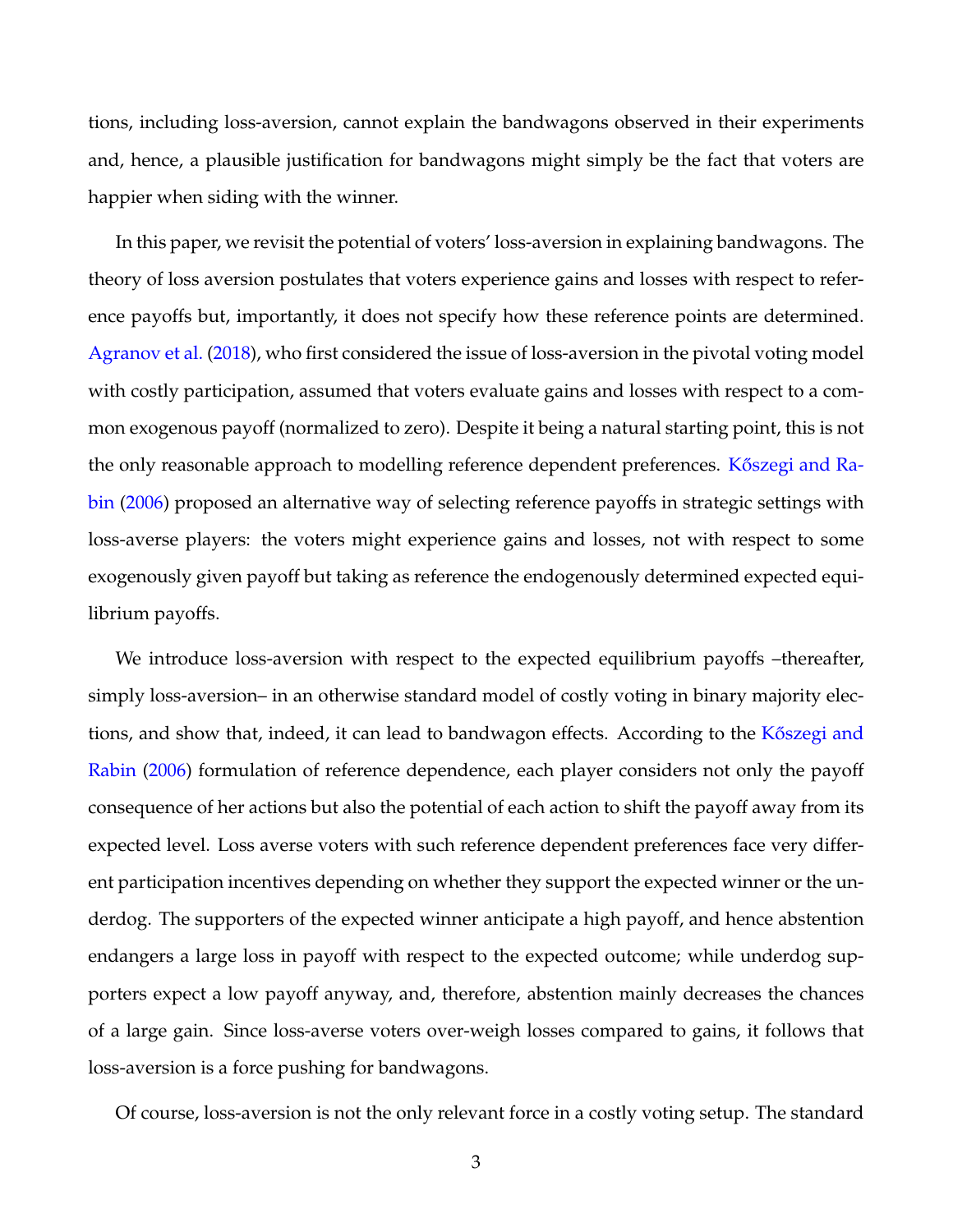pivotality asymmetries pushing for underdog over-representation are also present. Hence, the emergence of bandwagons depends on the relative strength of loss-aversion compared to the degree of heterogeneity in the probability of being pivotal. We focus on large elections and prove that as long as the voters are loss-averse (i.e., experience losses more intensely than gains) and the election is sufficiently close (i.e., when the shares of the supporters of the two alternatives are not too asymmetric), then bandwagons appear in every equilibrium. To derive this result we also consider that voters care primarily about the electoral result, and less so about their gain-loss experience. This assumption seems quite plausible when considering real-world elections: the consequences of the electoral outcome are usually significant, and the empirical weight assigned to losses is, according to the literature, larger than the one assigned to gains [\(Kahneman and Tversky,](#page-24-5) [1979;](#page-24-5) [Tversky and Kahneman,](#page-25-2) [1991\)](#page-25-2).

To our knowledge, this is the first formal argument explaining bandwagons in large elections without also predicting cross-voting. Indeed, while the theory that voters simply enjoy a boost of fixed size to their utility when voting for the winner of the elections is also plausible (see [Callander,](#page-22-1) [2007;](#page-22-1) [Agranov et al.,](#page-22-0) [2018\)](#page-22-0), it predicts that supporters of the expected loser can end up voting for their least preferred alternative if their desire to side with the winner is very strong. In our model such cross-voting behaviour is never optimal: for every possible parametrization and voters' beliefs, the best response of each voter is either to abstain or to vote for the alternative she prefers. This is neither an advantage nor disadvantage of the current approach vis-a-vis alternative theories, but, rather, a salient distinctive feature that provides the basis for a future identification exercise (or meta-analysis of existing empirical studies). That is, we do not only propose an alternative rationale behind bandwagons, but also notice that it can be empirically disentangled from other plausible explanations.

In what follows, we first briefly review the relevant literature (section [2\)](#page-4-0), then we describe our model (section [3\)](#page-6-0) and provide the formal analysis (section [4\)](#page-8-0), and, finally, we conclude (section [5\)](#page-20-0).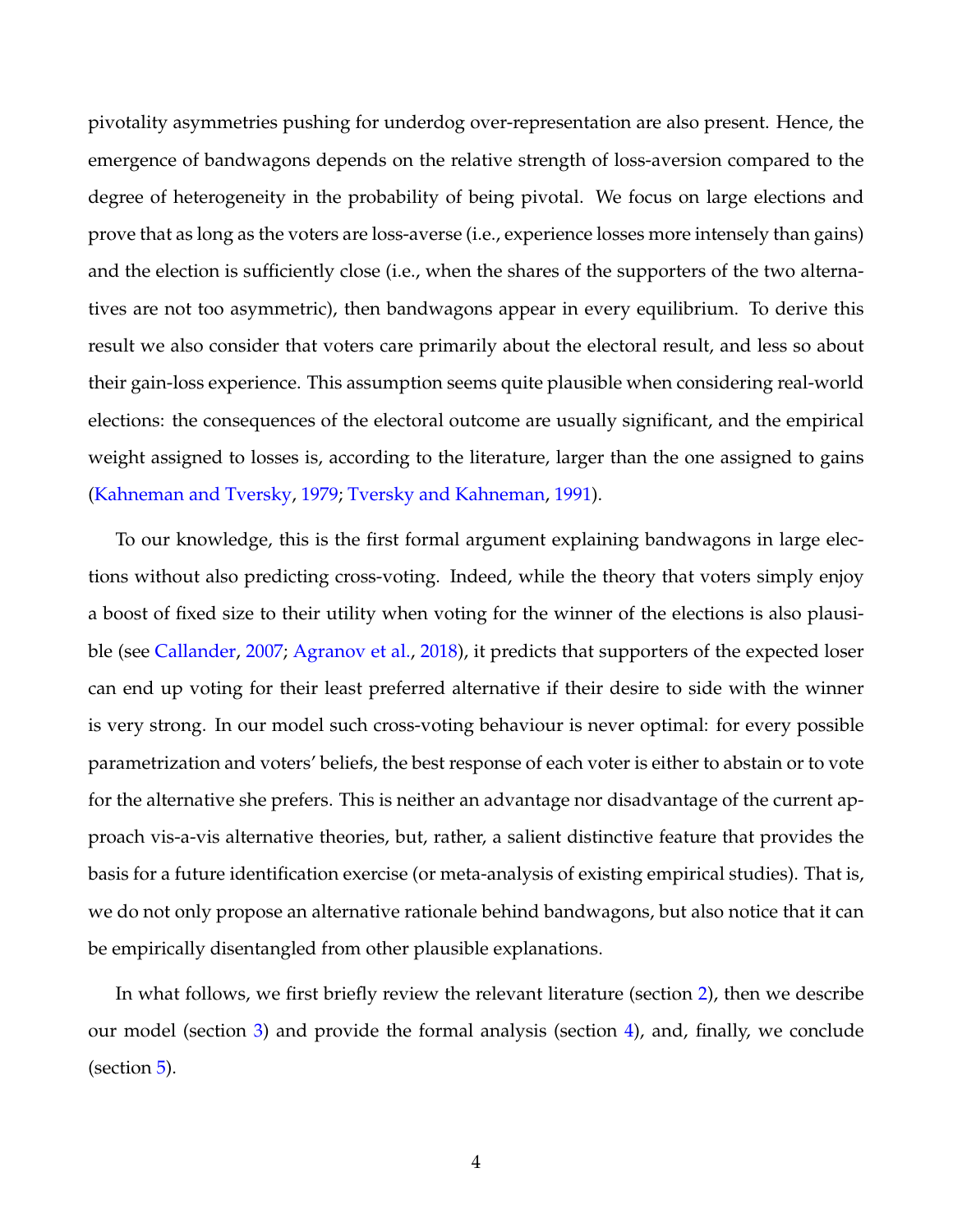### <span id="page-4-0"></span>**2 Literature review**

The current paper builds on the literature on costly voting and turnout rates in electoral competition. Based on the game-theoretic framework of [Ledyard](#page-24-6) [\(1984\)](#page-24-6) and [Palfrey and Rosenthal](#page-25-3) [\(1983,](#page-25-3) [1985\)](#page-25-0), theory predicts the existence of the underdog effect. Supporters of the candidate who is expected to lose, have higher turnout rates than supporters of the expected winner [\(Borgers,](#page-22-3) [2004;](#page-22-3) [Levine and Palfrey,](#page-24-0) [2007;](#page-24-0) [Goeree and Grosser,](#page-23-3) [2007;](#page-23-3) [Taylor and Yildirim,](#page-25-4) [2010;](#page-25-4) [Herrera et al.,](#page-23-0) [2014;](#page-23-0) [Kartal,](#page-24-7) [2015\)](#page-24-7).

Despite the robust prediction of the theory, several empirical studies find evidence of bandwagon effects. [Irwin and Van Holsteyn](#page-24-2) [\(2000\)](#page-24-2) conducting a meta-analysis study, show despite the mixed evidence, the existence of the bandwagon effect is more frequent than the underdog effect. [Kiss and Simonovits](#page-24-8) [\(2014\)](#page-24-8) report bandwagons in elections of 2002 and 2006 in Hungary, [Hodgson and Maloney](#page-24-9) [\(2013\)](#page-24-9) in British elections over the period 1885-1910, while [Morton et al.](#page-25-1) [\(2015\)](#page-25-1) in France elections of 2005.

While there is solid evidence that an underdog effect can emerge in costly voting setups [\(Levine and Palfrey,](#page-24-0) [2007\)](#page-24-0), most laboratory experiments report bandwagons [\(Klor and Winter,](#page-24-3) [2007;](#page-24-3) [Duffy and Tavits,](#page-23-4) [2008;](#page-23-4) [Großer and Schram,](#page-23-1) [2010;](#page-23-1) [Morton and Ou,](#page-25-5) [2015;](#page-25-5) [Agranov et al.,](#page-22-0) [2018\)](#page-22-0) and suggest several mechanisms to rationalise their findings. [Agranov et al.](#page-22-0) [\(2018\)](#page-22-0) support that bandwagon effects emerge by the feeling to vote for the winner. They argue their results fit the predictions of [Callander](#page-22-1) [\(2007\)](#page-22-1) model, which shows that the bandwagon effect may emerge by voter's tendency to conform. In a slightly different experimental setup, [Morton](#page-25-5) [and Ou](#page-25-5) [\(2015\)](#page-25-5) suggest that both the desire to vote for the winner and other-regarding preferences could induce bandwagon behaviour. Other-regarding preferences may lead voters to vote for a more socially appealing candidate that is often against their material self-interest.

While voters being risk-averse in their outcome-related preferences does not lead to bandwagons in a standard setup with additively separable preferences over electoral outcomes and participation decisions (see [Agranov et al.,](#page-22-0) [2018\)](#page-22-0), risk-aversion along with non-separable preferences over the two payoff-relevant dimensions could potentially undermine the underdog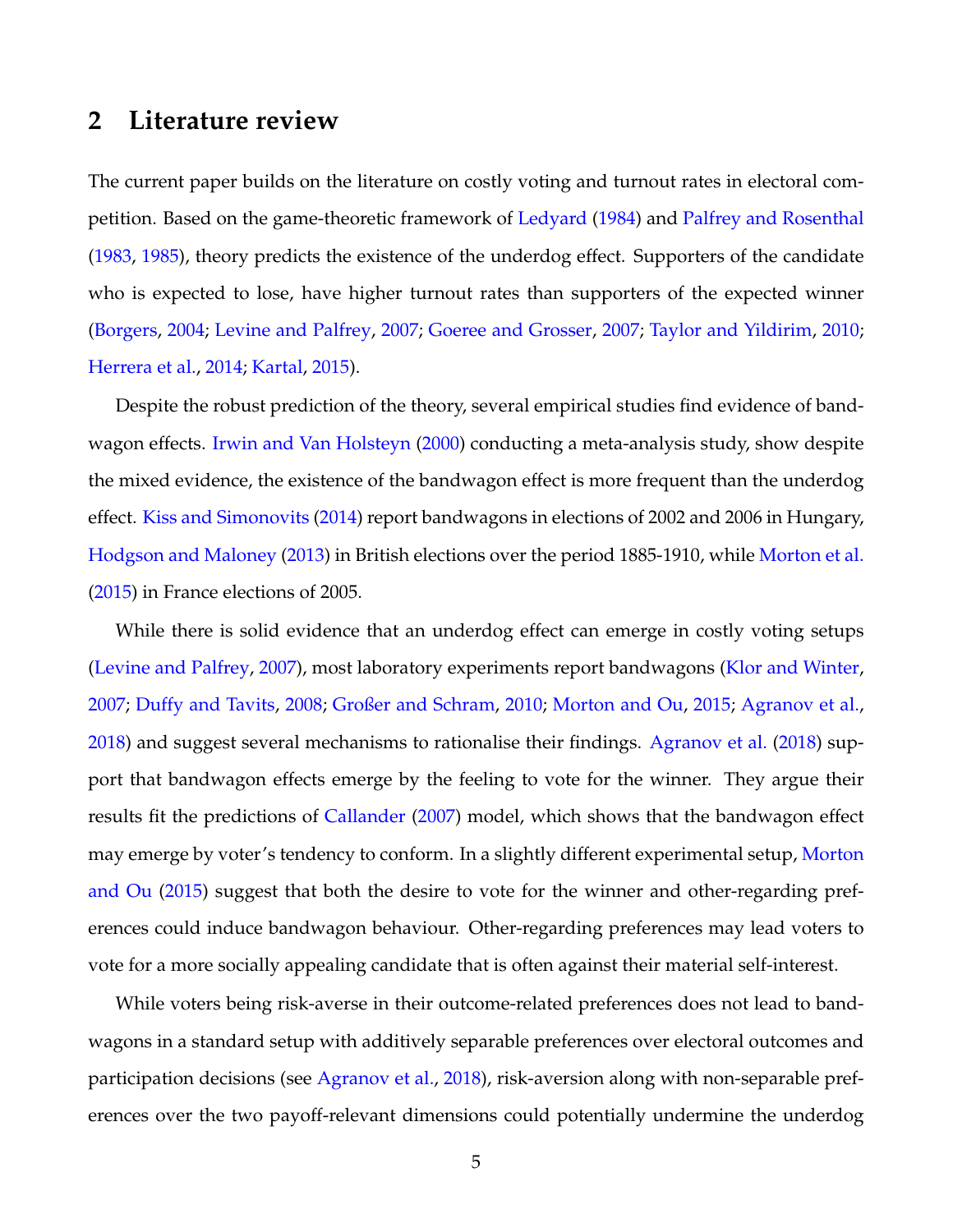effect. Indeed, [Grillo](#page-23-5) [\(2017\)](#page-23-5) considering a model with two players shows that a bandwagon effect may emerge when the preferences over the electoral outcome and participation are nonseparable. In our work, we formally show that when the final utility depends additionally and asymmetrically on gains/losses with respect to expected payoffs, then bandwagons may emerge in large elections.

Our analysis contributes to this literature by suggesting loss aversion as a potential mechanism to explain the existence of bandwagon effects. Although [Agranov et al.](#page-22-0) [\(2018\)](#page-22-0) and [Her](#page-23-6)[rmann et al.](#page-23-6) [\(2019\)](#page-23-6) argue that bandwagons cannot be attributed to loss aversion, they base their argument on deviations from exogenous reference points. We revisit the role of loss aversion and reference-dependent preferences, assuming that the reference point is determined endoge-nously. Following Kőszegi and Rabin [\(2006,](#page-24-1) [2007\)](#page-24-10), each voter's reference point is formed by her rational expectations about the electoral outcome. We prove that the reference-dependence leads to higher participation rates among the supporters of the expected winner generating bandwagon effects.<sup>[2](#page-5-0)</sup>

Recently, scholars started to investigate the effect of loss aversion on alternative political economy models. [Alesina and Passarelli](#page-22-4) [\(2019\)](#page-22-4) and [Lockwood and Rockey](#page-25-6) [\(2020\)](#page-25-6) show that status quo bias and moderating effect over policies can be explained by voter's loss aversion while [Attanasi et al.](#page-22-5) [\(2017\)](#page-22-5) explain preferences for more protective rules. [Grillo](#page-23-7) [\(2016\)](#page-23-7) study strategic communication between voters and candidates and supports that the reference-dependence introduced by Kőszegi and Rabin [\(2006,](#page-24-1) [2007\)](#page-24-10) yields truth-telling equilibria in electoral campaigns. [Schumacher et al.](#page-25-7) [\(2015\)](#page-25-7) argue that because of loss aversion, parties with low office aspiration are more likely to make radical reforms than when they are in opposition. Since their expectation of losing in the next election is high they are eager to take the risk of making radical reforms. [Acharya and Grillo](#page-22-6) [\(2019\)](#page-22-6) study the tendency to re-elect a leader consider-

<span id="page-5-0"></span><sup>&</sup>lt;sup>2</sup>[Daido and Tajika](#page-22-7) [\(2020\)](#page-22-7) have incorporated loss aversion in a model of voluntary voting without costs. In such a setting loss-averse voters might resort to abstention as it alleviates potential losses stemming from aggregate uncertainty regarding candidates' popularity. Focusing on a standard model of costly voting, we show that loss aversion has different effects on the participation rates of the majority and the minority group. Abstention generates higher expected losses for the supporters of the expected winner, inducing a higher tendency to vote.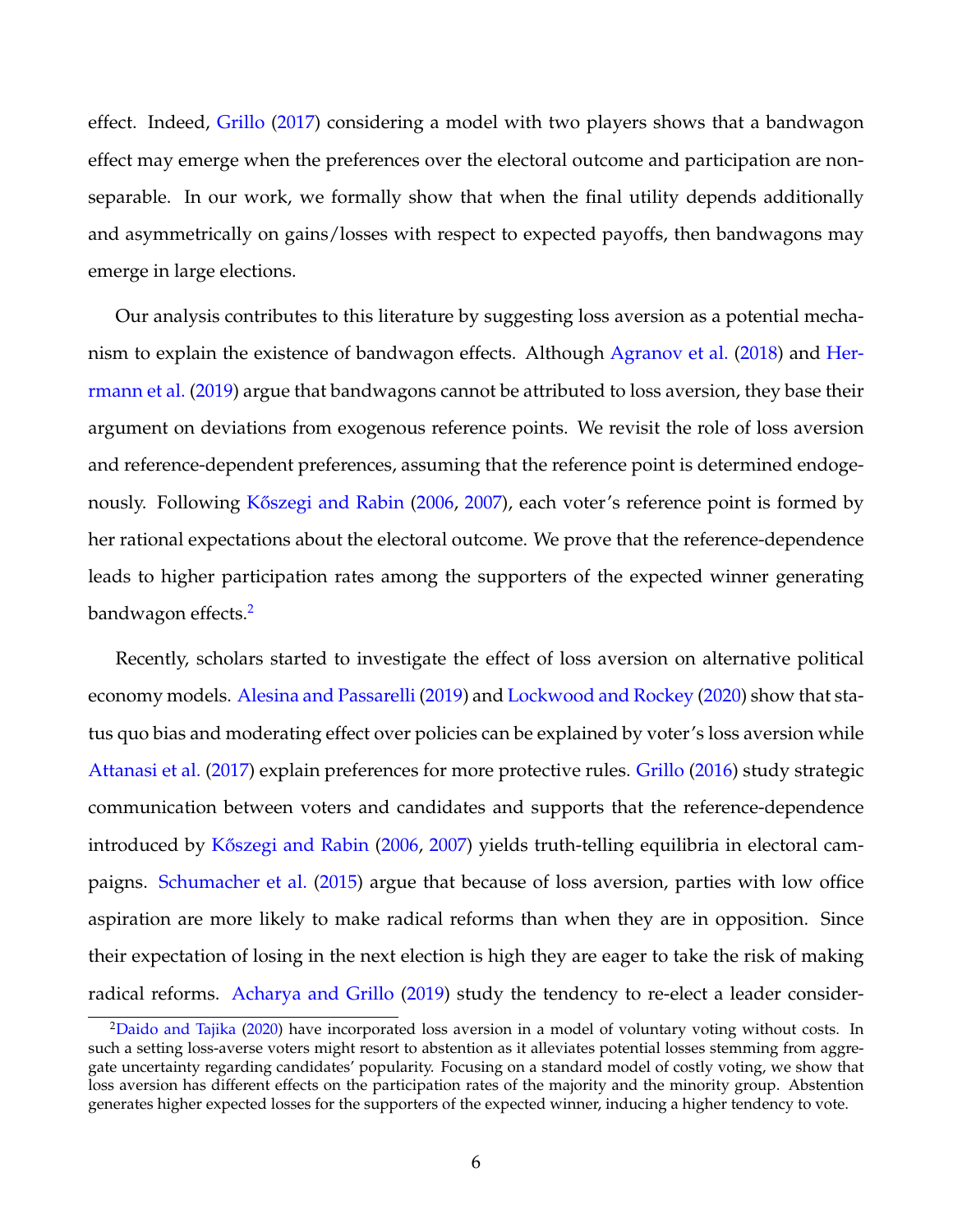ing the canonical crisis bargaining model where loss averse voters evaluate material outcomes relative to an endogenous reference point.

# <span id="page-6-0"></span>**3 Model**

We study a costly voting model under population uncertainty, where the size of the electorate is finite but uncertain.<sup>[3](#page-6-1)</sup> The number of citizens eligible to vote in a given election, is a random variable *n* that is drawn from a Poisson distribution with parameter  $N > 0$ .

Two political parties, namely  $A$  and  $B$ , compete for winning the elections. The citizens' preferences over parties are chosen exogenously by nature. Each citizen is assigned to be a type A with probability  $\phi \in (0, 1)$  and a type B with probability  $(1 - \phi)$ . Without loss of generality, we set  $\phi < \frac{1}{2}$  so that prior to elections, the party  $A$  is expected to have fewer supporters than the party  $B$ .<sup>[4](#page-6-2)</sup> We assume a winner-take-all electoral system, under which party  $J \in \{A, B\}$  wins the elections. Supporters of the winner gain a payoff equal to 1 whereas the remaining citizens get 0. In case of a tie, both types of citizens receive a payoff equal to  $\frac{1}{2}$ .

During elections, citizens have to choose to vote for party A, party B or abstain. In line with [Palfrey and Rosenthal](#page-25-0) [\(1985\)](#page-25-0), we consider that, in case of voting, citizen  $i$  incurs a participation cost,  $c_i$ . Voting costs are drawn independently for each citizen from a uniform distribution  $F$ on  $[0, 1]$ .

While the preferences of an individual over parties and her participation cost are her private information, the preference and cost assignment process is common knowledge. That is, all individuals know that the preferences and the costs are i.i.d. draws from the described distributions.

Following Kőszegi and Rabin [\(2006\)](#page-24-1), the overall utility for a citizen consists of two components: the actual outcome utility that is equal to the payoff from the election outcome minus the

<span id="page-6-1"></span> $3$ Population uncertainty is an assumption often used in the literature. See, for example, [Myerson](#page-25-8) [\(1998,](#page-25-8) [2000\)](#page-25-9), [Bouton and Castanheira](#page-22-8) [\(2012\)](#page-22-8) and [Herrera et al.](#page-23-0) [\(2014\)](#page-23-0).

<span id="page-6-2"></span><sup>&</sup>lt;sup>4</sup>The symmetric case  $(\phi = \frac{1}{2})$  while theoretically interesting in a number of ways (see, e.g., [Borgers,](#page-22-3) [2004\)](#page-22-3), it cannot give rise to underdog effects by definition (see Definition 2 in Section 4.2) and it is hence skipped.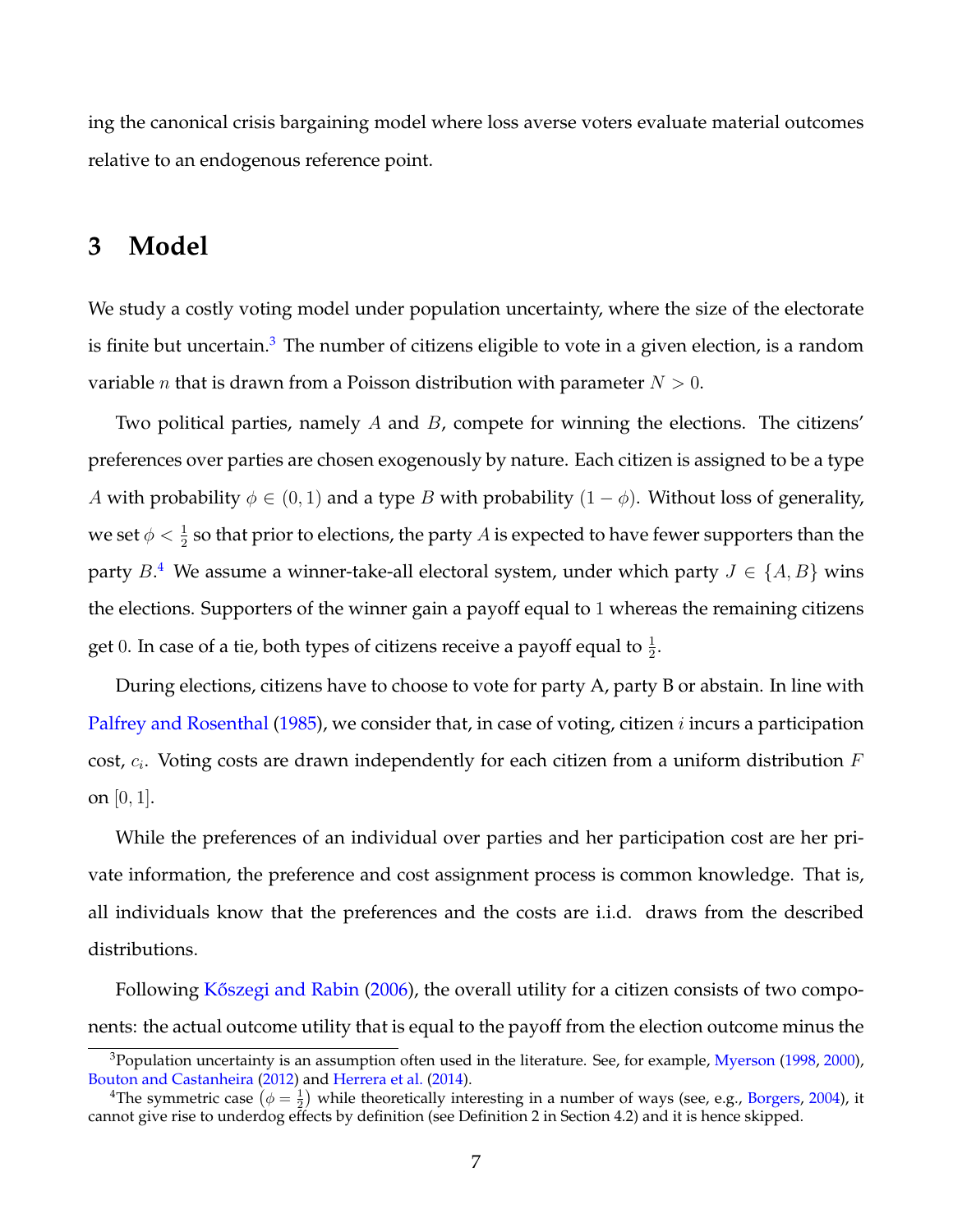cost of voting; and the gain-loss utility which is derived by the comparison between the actual outcome with a reference point. The gain-loss utility reads

$$
\mu(x) = \begin{cases} \eta x, & \text{if } x \ge 0 \\ \eta \lambda x, & \text{if } x < 0 \end{cases}
$$

where the parameter  $\eta > 0$  denotes the weight attached to the gain-loss utility whereas the parameter  $\lambda > 1$  is the coefficient of loss aversion (i.e., it measures how much agents overweigh losses compared to gains). $5$ 

In line with Kőszegi and Rabin [\(2006\)](#page-24-1), we consider that the reference points are endogenous. In specific, we assume that they are determined by citizen's expectations (beliefs) about the electoral outcome. Conditional on voting for her favourite party and on some expectations regarding others' behavior, citizen *i* expects her favourite party to win with probability  $p_i \in$ [0, 1] and lose with probability  $(1 - p_i)$ . In like manner, when she abstains, she expects a  $q_i \in$ [0, 1] chance of winning, where  $p_i > q_i$ , and a  $(1 - q_i)$  chance of losing. Voting for the party she likes less is strictly dominated by abstention, and hence we do not formally consider this possibility.

A reference point in our setup coincides with the expected payoff conditional on a citizen's action (i.e., her expectations are not fixed but are affected by her choice). Intuitively, she anticipates the consequences that prevail given her actions and she proceeds with a strategy that maximizes her expected utility.<sup>[6](#page-7-1)</sup>

<span id="page-7-0"></span><sup>&</sup>lt;sup>5</sup>We use the particular notation to capture the loss aversion described by prospect theory [\(Kahneman and Tver](#page-24-5)[sky,](#page-24-5) [1979;](#page-24-5) [Tversky and Kahneman,](#page-25-2) [1991\)](#page-25-2). However, we ignore its diminishing returns, for the sake of simplicity (Kőszegi and Rabin, [2006\)](#page-24-1). This is a common assumption used in literature (see Heidhues and Kőszegi [2008,](#page-23-8) [2014;](#page-23-9) [Rosato](#page-25-10) [2016;](#page-25-10) [Grillo](#page-23-7) [2016;](#page-23-7) [Dato et al.](#page-23-10) [2017,](#page-23-10) [2018;](#page-23-11) [Daido and Tajika](#page-22-7) [2020\)](#page-22-7).

<span id="page-7-1"></span> $6$ This solution concept is known as the choice-acclimating personal equilibrium (CPE); see K $\delta$ szegi and Rabin [\(2007\)](#page-24-10).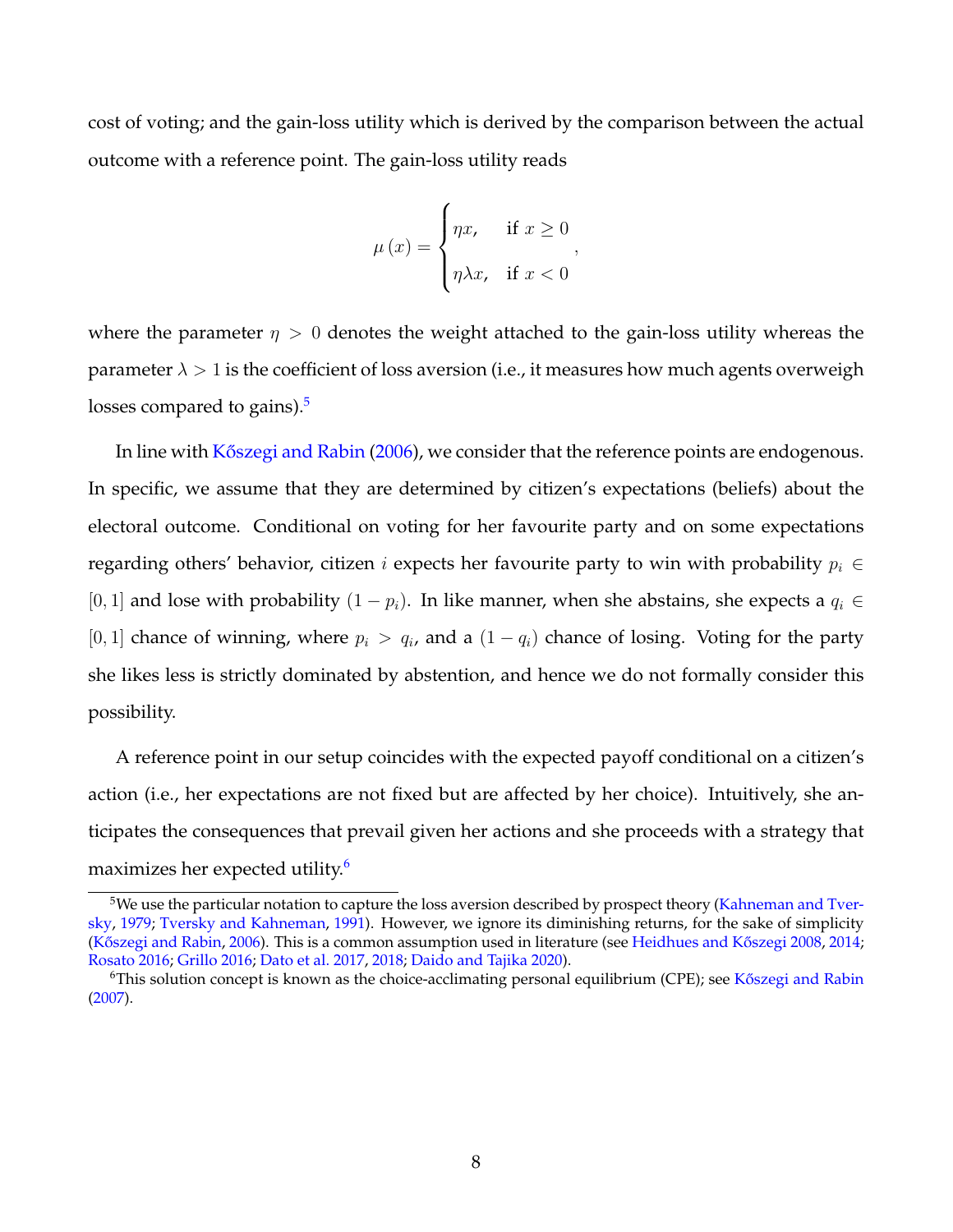For any electoral outcome, the expected utility of citizen  $i$ , is given by

$$
EU_i = \begin{cases} p_i - c_i + \eta p_i [1 - c_i - (p_i - c_i)] + \eta \lambda (1 - p_i) [-c_i - (p_i - c_i)], & \text{if } i \text{ votes} \\ & \\ q_i + \eta q_i (1 - q_i) + \eta \lambda (1 - q_i) (-q_i), & \text{if } i \text{ abstains.} \end{cases}
$$
(1)

Like Kőszegi and Rabin [\(2006\)](#page-24-1), we assume that, in equilibrium, a citizen's expectations are correct, i.e. they are compatible with the decision rules adopted by the other citizens. Moreover, in such Poisson models the focus is on symmetric equilibria, i.e. every voter of the same preference type employs the same decision rule (see [Myerson,](#page-25-8) [1998,](#page-25-8) [2000;](#page-25-9) [Martinelli,](#page-25-11) [2002;](#page-25-11) [Bouton](#page-22-8) [and Castanheira,](#page-22-8) [2012](#page-22-8) and [Herrera et al.](#page-23-0) [2014\)](#page-23-0). Hence, in equilibrium  $p_i = p_A$  and  $q_i = q_A$  (resp.  $p_i = p_B$  and  $q_i = q_B$ ) for every citizen *i* of type *A* (resp. *B*).

### <span id="page-8-0"></span>**4 Analysis**

 $\overline{\phantom{a}}$ 

Let  $\alpha$  (resp.  $\beta$ ) be the probability that, in equilibrium, a random citizen of type A (resp. B) votes for her favourite party. Then the expected turnout rate is  $T = \alpha \phi + \beta(1 - \phi)$ . As in all similar setups, the equilibria of the game will take the form of cut-off threshold pairs  $(c_A, c_B)$ . That is, citizens of type A with a cost below a threshold  $c_A$  vote for party A, citizens of type B with a cost below a threshold  $c_B$  votes for party B and the remain citizens abstain. Therefore, the turnout probability of type A citizens is  $a = F(c_A)$  and the turnout probability of type B citizens is  $\beta = F(c_B)$ .

In a threshold equilibrium, a voter  $i$  with participation cost equal to the threshold cost is indifferent between voting and abstaining. The expected marginal benefit of voting equates the voting cost,

$$
c_i^* = MB_i \equiv (p_i - q_i) \Big[ 1 - \eta(\lambda - 1) \Big( 1 - (p_i + q_i) \Big) \Big]. \tag{2}
$$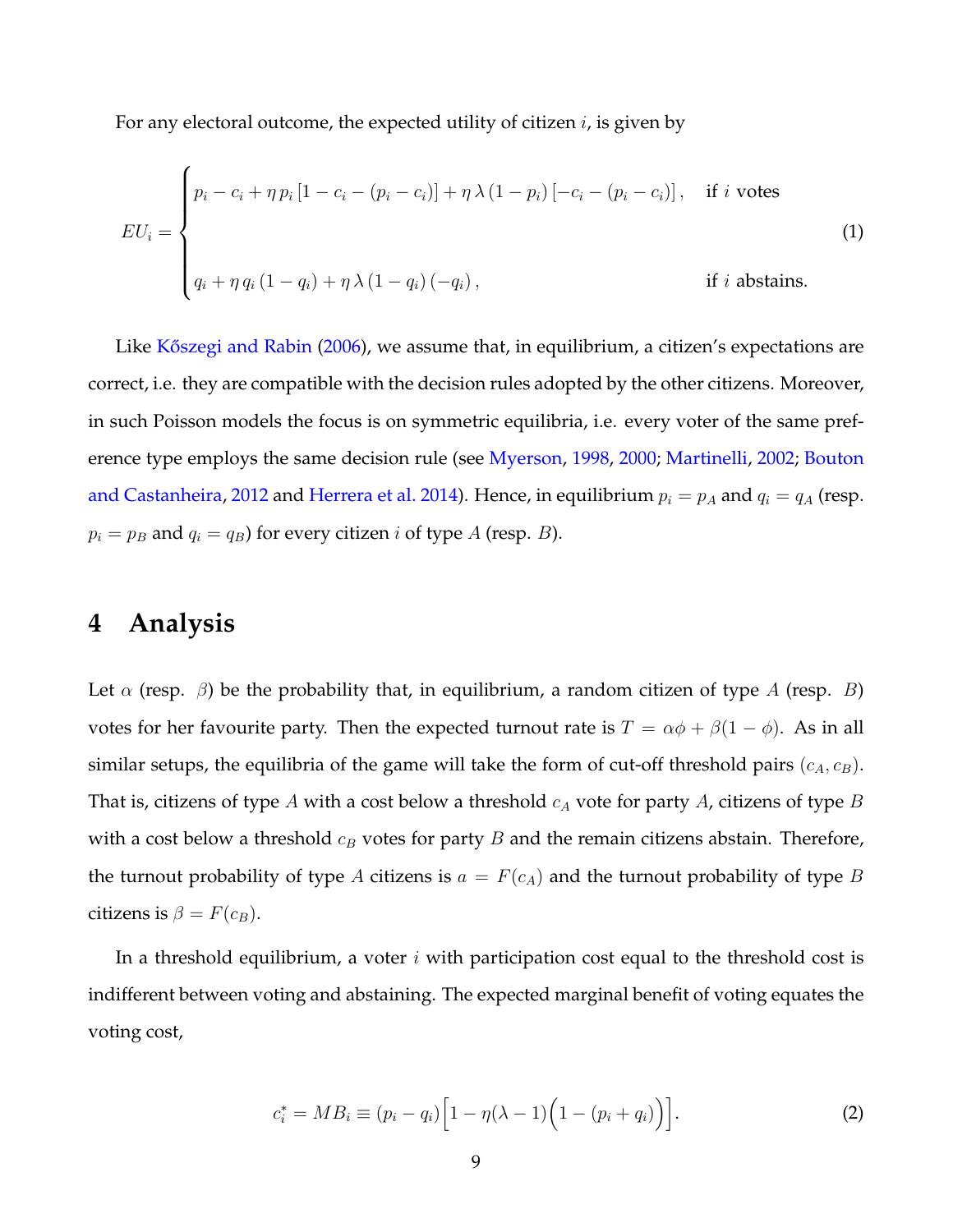To focus on equilibria with non-negative cut-off cost thresholds, we use the following assumption for the remainder of the analysis.

**Assumption 1.** The weight attached to gain-loss utility is not large, i.e.,  $\eta < \frac{1}{\lambda - 1}$ .

Under this assumption, the term that captures the effect of loss aversion on the equilibrium condition is always bounded above zero  $\Big({\rm i.e.}\ \Bigl[1-\eta(\lambda-1)\Bigl(1-(p_i+q_i)\Bigr)\Bigr]>0$  ). This implies that the extra gain or loss that emerges from the comparison of the actual outcome with the reference point is not prevalent in the voters' overall utility.

#### **4.1 Equilibrium existence and asymptotics**

Notice that the equilibrium thresholds  $c_J^*$  for citizens of type  $J \in \{A, B\}$  is written,

<span id="page-9-0"></span>
$$
c_J^* = MB_J \equiv (p_J - q_J) [1 - \eta(\lambda - 1) (1 - (p_J + q_J))], \qquad (3)
$$

where the probability of creating or breaking a tie ( $p_J - q_J$ ) takes the following form,

<span id="page-9-1"></span>
$$
(p_A - q_A) = \sum_{k=0}^{\infty} \left( \frac{e^{-\phi N \alpha} (\phi N \alpha)^k}{k!} \right) \left( \frac{e^{-(1-q)N \beta} [(1-\phi)N \beta]^k}{k!} \right) \frac{1}{2} \left( 1 + \frac{(1-\phi)N \beta}{k+1} \right) ,\tag{4}
$$

<span id="page-9-2"></span>
$$
(p_B - q_B) = \sum_{k=0}^{\infty} \left( \frac{e^{-\phi N \alpha} (\phi N \alpha)^k}{k!} \right) \left( \frac{e^{-(1-\phi)N\beta} [(1-\phi)N\beta]^k}{k!} \right) \frac{1}{2} \left( 1 + \frac{\phi N \alpha}{k+1} \right) \tag{5}
$$

and the sum of the relevant winning probabilities  $(p_J + q_J)$ ,

$$
(p_A + q_A) = \sum_{k=0}^{\infty} \left( \frac{e^{-\phi N \alpha} (\phi N \alpha)^k}{k!} \right) \left( \frac{e^{-(1-\phi)N \beta} [(1-\phi)N \beta]^k}{k!} \right) \left( \frac{3}{2} + \frac{1}{2} \frac{(1-\phi)N \beta}{k+1} + \sum_{j=1}^{\kappa} \frac{[\phi N \alpha]^j}{k+j} \right),\tag{6}
$$

$$
(p_B + q_B) = \sum_{k=0}^{\infty} \left( \frac{e^{-\phi N \alpha} (\phi N \alpha)^k}{k!} \right) \left( \frac{e^{-(1-\phi)N\beta} [(1-\phi)N\beta]^k}{k!} \right) \left( \frac{3}{2} + \frac{1}{2} \frac{\phi N \alpha}{k+1} + \sum_{j=1}^{\kappa} \frac{[(1-\phi)N\beta]^j}{k+j} \right). \tag{7}
$$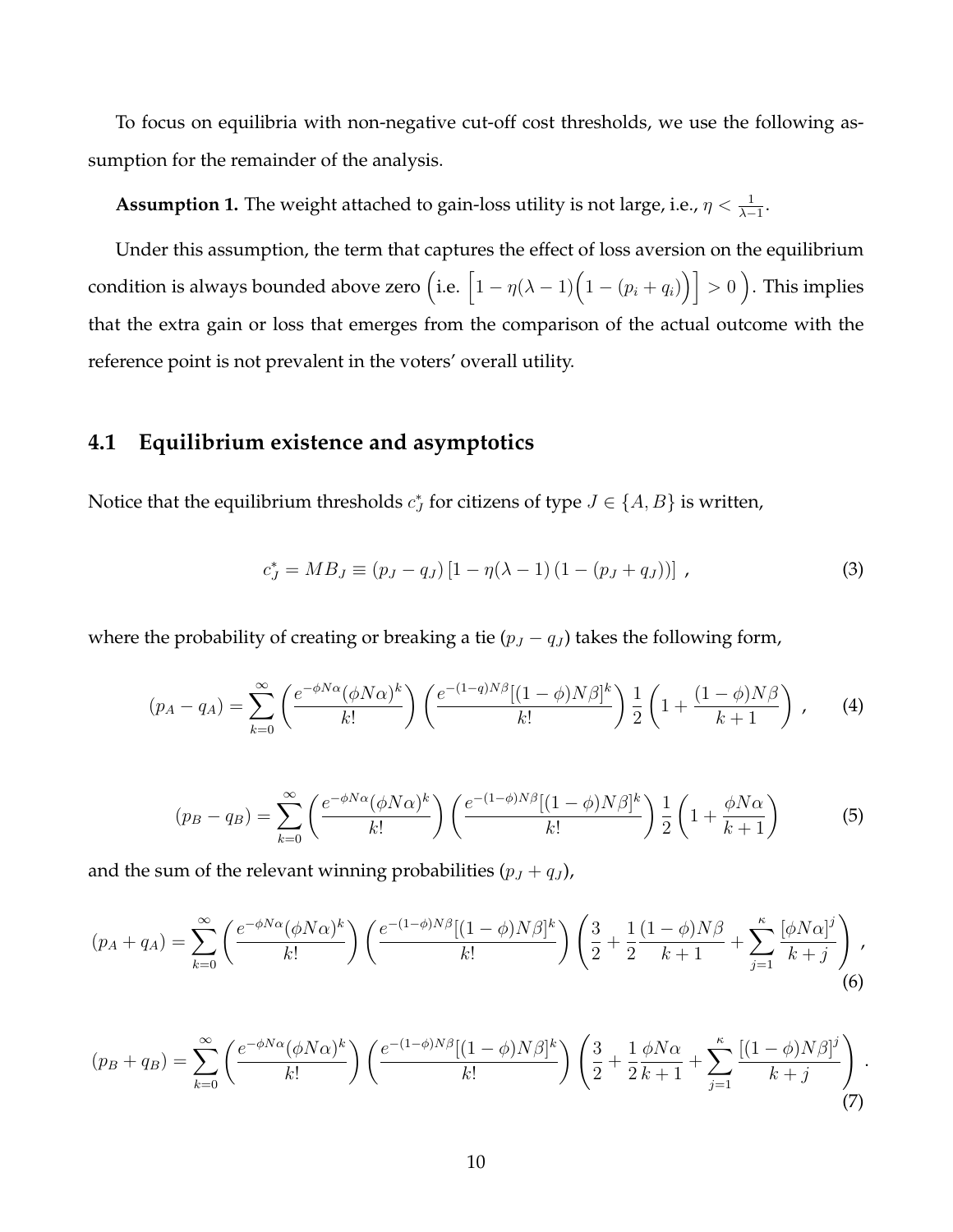In the following proposition we prove the existence of the equilibrium.

**Proposition 1.** An equilibrium exists for every admissible parametrization.

**Proof.** Fix any admissible parametrization (N,  $\phi$ ,  $\eta$  and  $\lambda$ ). We can write ( $p_J - q_J$ ) and ( $p_J + q_J$ ) for every  $J \in \{A, B\}$  in terms of the cut-off costs where  $\alpha = F(c_A)$  and  $\beta = F(c_B)$ . In this way, the pair of equilibirum conditions from expression [\(3\)](#page-9-0) becomes a function of  $c_A$  and  $c_B$ ,

$$
c_A = (p_A - q_A) \Big[ 1 - \eta(\lambda - 1) \Big( 1 - (p_A + q_A) \Big) \Big] \equiv D^A(c_A, c_B)
$$
  
\n
$$
c_B = (p_B - q_B) \Big[ 1 - \eta(\lambda - 1) \Big( 1 - (p_B + q_B) \Big) \Big] \equiv D^B(c_A, c_B)
$$
\n(8)

Given that  $\eta < \frac{1}{\lambda-1}$ , the marginal benefit of participation for a type  $J$  voter is strictly increasing in  $p_J$  and strictly decreasing in  $q_J$ . Indeed,

$$
\frac{\partial MB_J}{\partial p_J} = 1 - \eta(\lambda - 1)(1 - 2p_J) > 0, \quad \forall p_J \in [0, 1],
$$
  

$$
\frac{\partial MB_J}{\partial q_J} = -\left(1 - \eta(\lambda - 1)(1 - 2q_J)\right) < 0. \quad \forall q_J \in [0, 1].
$$

Therefore, for  $p_J = 1$  and  $q_J = 0$  the maximum marginal benefit  $MB_J = 1$  is attained. Moreover,  $D_A$  and  $D_B$  are continuous functions of  $c_A$ ,  $c_B$ , from  $[0,1]^2$  into itself; and  $[0,1]^2$  is a compact convex subset of  $\mathbb{R}^2$ . Hence, by Brouwer's theorem there exists at least one fixed point  $(c_A^*, c_B^*)$ which satisfies both equations and defines an equilibrium.  $\blacksquare$ 

Next, we study some important properties of equilibria in large elections. We assume that all parameters of the model remain fixed, except for the expected size of the electorate,  $N$ , and we examine how aspects of the equilibria change as  $N$  increases.

**Lemma 1.** Fix any  $\eta$ ,  $\lambda$  and  $\phi$ . For any increasing and diverging sequence of positive numbers,  $\{N_t\}_{t=0}^{\infty}$ , and any sequence of equilibria defined by  $(\alpha_{N_t}, \beta_{N_t})$ , there exists  $\epsilon > 1$  such that  $\frac{\alpha_{N_t}}{\beta_{N_t}} \in$  $\left(\frac{1}{\epsilon}\right)$  $(\frac{1}{\epsilon}, \epsilon)$  for every t.

**Proof.** In this proof we combine results from [Herrera et al.](#page-23-0) [\(2014\)](#page-23-0), where the authors employ the modified Bessel functions to describe marginal benefits from voting in large elections, with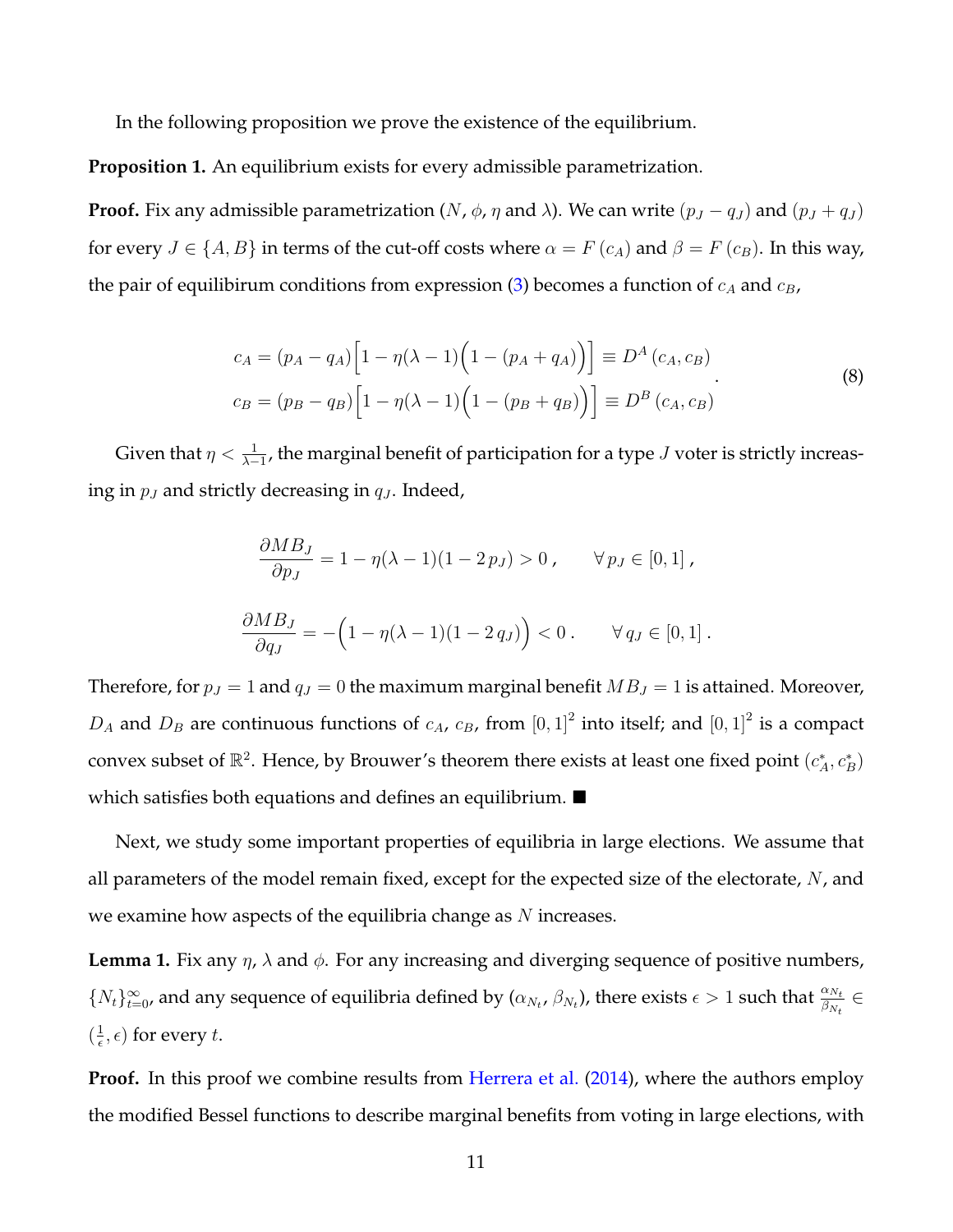novel arguments that are required to address the additional complexities of our more general objective functions. The modified Bessel functions of the first kind [\(Abramowitz and Stegun,](#page-22-9) [1965\)](#page-22-9) are defined as

<span id="page-11-0"></span>
$$
I_0(z) := \sum_{k=0}^{\infty} \frac{\left(\frac{z}{2}\right)^k}{k!} \frac{\left(\frac{z}{2}\right)^k}{k!} \quad \text{and} \quad I_1(z) := \sum_{k=0}^{\infty} \frac{\left(\frac{z}{2}\right)^k}{k!} \frac{\left(\frac{z}{2}\right)^{k+1}}{\left(k+1\right)!},\tag{9}
$$

where  $x = \phi N \alpha_N$ ,  $y = (1 - \phi)N\beta_N$ ,  $z = 2\sqrt{xy}$ . Notice that x, y and z are functions of the size of the electorate, however, we remove subscript  $N$  for expositional reasons.

We can now rewrite  $(p_A - q_A)$  and  $(p_B - q_B)$ , in expressions [\(4\)](#page-9-1) and [\(5\)](#page-9-2), in terms of the modified Bessel functions,

<span id="page-11-1"></span>
$$
(p_A - q_A) = \frac{1}{2} \sum_{k=0}^{\infty} {\left(\frac{e^{-x} x^k}{k!}\right) {\left(\frac{e^{-y} y^k}{k!}\right) \left(1 + \frac{y}{k+1}\right)}} = \frac{e^{-x} e^{-y}}{2} \left(I_0(2\sqrt{xy}) + \sqrt{\frac{y}{x}} I_1(2\sqrt{xy})\right) \tag{10}
$$

and

<span id="page-11-2"></span>
$$
(p_B - q_B) = \frac{1}{2} \sum_{k=0}^{\infty} {\left(\frac{e^{-x} x^k}{k!}\right) {\left(\frac{e^{-y} y^k}{k!}\right) \left(1 + \frac{x}{k+1}\right)}} = \frac{e^{-x} e^{-y}}{2} \left(I_0(2\sqrt{xy}) + \sqrt{\frac{x}{y}} I_1(2\sqrt{xy})\right). \tag{11}
$$

Let us fix  $\eta$ ,  $\lambda$  and  $\phi$ ; and also an increasing and diverging sequence  $\{N_t\}_{t=0}^{\infty}$  and a sequence of equilibria defined by  $(\alpha_{N_t}, \beta_{N_t}).$ 

First, we show that the *z* corresponding to our equilibrium sequence diverges.

Suppose not, i.e. along some subsequence,  $z$  is bounded below a positive number. This implies that (i) either both x and y are bounded along some sub-subsequence; or (ii)  $x(y)$  diverges and  $y(x)$  converges to zero along some sub-subsequence. Consider the case where both  $x$  and  $y$  are bounded along some sub-subsequence. Then the marginal benefits will be positive and bounded away from zero, and therefore  $\alpha_{N_t}$  and  $\beta_{N_t}$  will be bounded above zero for every t along some sub-subsequence. That is,  $x, y$  will diverge leading to a contradiction.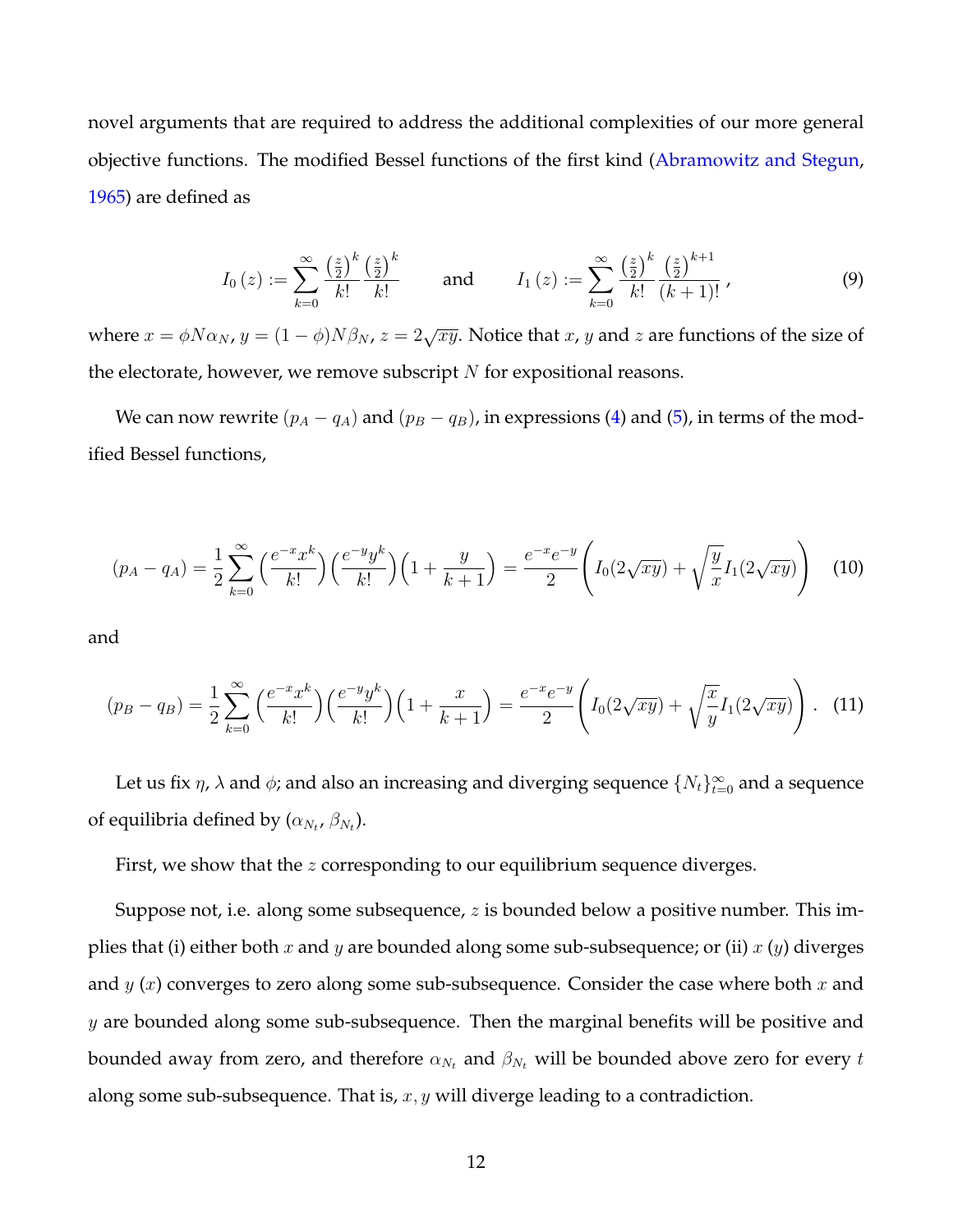Consider now the case where  $x(y)$  diverges and  $y(x)$  converges to zero along some subsubsequence. Then the marginal benefit of type B (A) is arbitrarily larger than the marginal benefit of type A (B) which implies that along some sub-subsequence  $y > x$  ( $x > y$ ).

As *z* diverges, the modified Bessel functions from expression [\(9\)](#page-11-0) are asymptotically equivalent, and for large  $N$ ,

<span id="page-12-0"></span>
$$
I_0(z) \approx I_1(z) \approx \frac{e^{-z}}{2\pi z} \,. \tag{12}
$$

Next, using the expressions for  $(p_J - q_J)$  from equations [\(10\)](#page-11-1) and [\(11\)](#page-11-2), we can rewrite the marginal benefit for  $J \in \{A, B\}$  as a function of the modified Bessel functions. In particular, the ratio of equilibrium marginal benefits takes the form

$$
\frac{MB_A}{MB_B} = \frac{\left(I_0(2\sqrt{xy}) + \sqrt{\frac{y}{x}}I_1(2\sqrt{xy})\right)}{\left(I_0(2\sqrt{xy}) + \sqrt{\frac{x}{y}}I_1(2\sqrt{xy})\right)}\Pi,
$$
\n(13)

.

where Π denotes the ratio of the terms capturing the effect of loss aversion,

$$
\Pi = \frac{\left[1 - \eta(\lambda - 1)\left(1 - p_A - q_A\right)\right]}{\left[1 - \eta(\lambda - 1)\left(1 - p_B - q_B\right)\right]} \in \left[\frac{1 - \eta(\lambda - 1)}{1 + \eta(\lambda - 1)}, \frac{1 + \eta(\lambda - 1)}{1 - \eta(\lambda - 1)}\right]
$$

Finally, we argue that  $\frac{y}{x}$  is bounded above zero. Define  $w = \sqrt{\frac{y}{x}}$ . Suppose that along some subsequence  $w$  diverges to infinity. Then, for every fixed  $h > \frac{1}{\Pi}$ , there exists a sub-subsequence such that  $w > h$  and hence,

$$
\frac{MB_A}{MB_B} > \frac{\left(I_0(2\sqrt{xy}) + hI_1(2\sqrt{xy})\right)}{\left(I_0(2\sqrt{xy}) + \frac{1}{h}I_1(2\sqrt{xy})\right)}\Pi \simeq \frac{1+h}{1+\frac{1}{h}}\Pi > 1.
$$

However, when w diverges, then  $\beta_{Nt}/\alpha_{Nt} \rightarrow \infty$  along some sub-sub-subsequence. Since F is increasing and  $\phi < \frac{1}{2}$ , we have that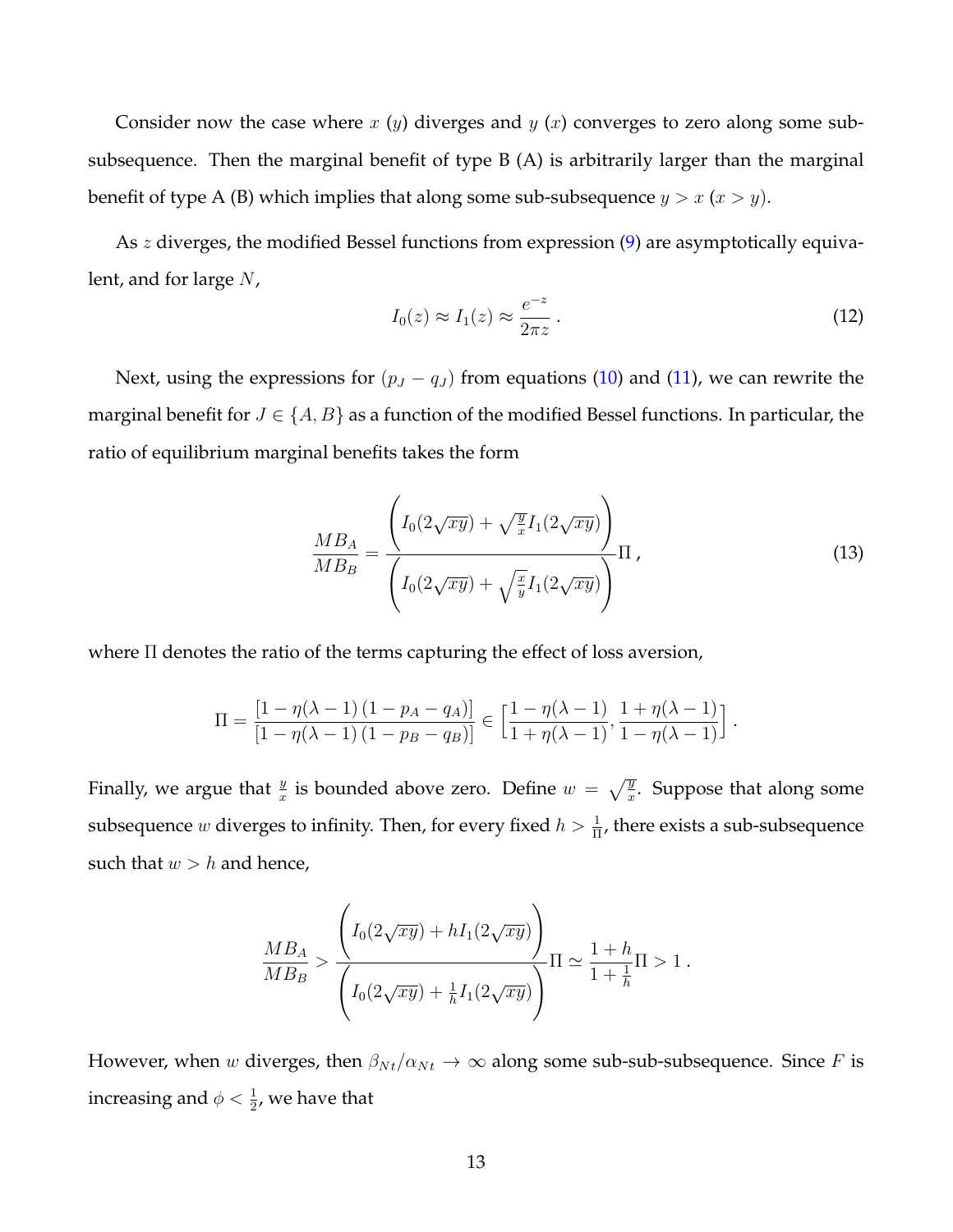$$
\frac{\phi}{1-\phi} \frac{F^{-1}(\alpha_{N_t})}{F^{-1}(\beta_{N_t})} \to 0,
$$

along this sub-subsequence. Further, by using our equilibrium conditions, we get

$$
\frac{\phi}{1-\phi} \frac{MB_A}{MB_B} \to 0 ,
$$

which contradicts the assumption that  $w$  diverges (and, hence, the assumption that a subsequence exists with  $\frac{MB_A}{MB_B} > \frac{1+h}{1+\frac{1}{h}}\Pi > 1$  for every  $h > \frac{1}{\Pi}$ ).

So w is bounded below a positive number. We can follow a similar reasoning to show that it is also bounded from below by a positive number. Therefore,  $\frac{\alpha_{N_t}}{\beta_{N_t}}$  is bounded by a positive number both from above and from below. ■

These results establish that for every diverging sequence of positive numbers (capturing the expected electorate size), and any corresponding sequence of equilibria, the expected number of voters for each alternative diverges, but no alternative enjoys an arbitrarily larger support than the other. This allows us to confidently use the " $\simeq$ " symbol when dealing with equilibrium conditions in large societies, and makes the following characterization exercise less intense in terms of notation.

#### **4.2 Conditions for Bandwagons**

We now move to the main part of our analysis, where we identify conditions under which bandwagons emerge in large societies. First we give a formal definition of the bandwagon and the underdog effect.

**Definition 1.** If in some equilibrium we have  $\phi \alpha_N > (1 - \phi) \beta_N$  and  $\alpha_N > \beta_N$ , or  $\phi \alpha_N < (1 - \phi) \beta_N$ and  $\alpha_N < \beta_N$ , then we have a bandwagon effect.

**Definition 2.** If in some equilibrium we have  $\phi \alpha_N > (1 - \phi) \beta_N$  and  $\alpha_N < \beta_N$ , or  $\phi \alpha_N < (1 - \phi) \beta_N$ and  $\alpha_N > \beta_N$ , then we have an underdog effect.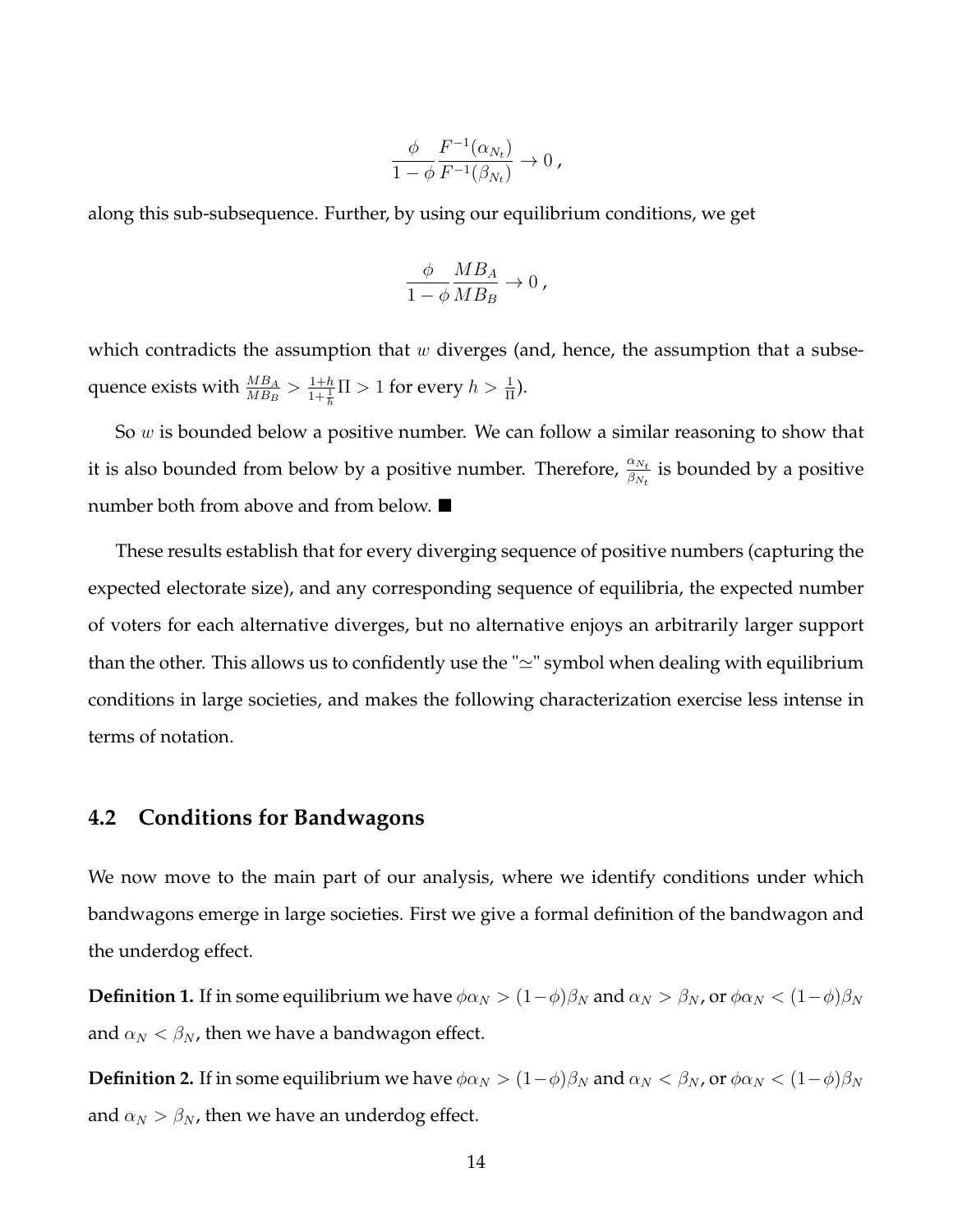That is, if the supporters of the expected winner are less likely to abstain than the supporters of the expected loser, we have a bandwagon; and when the supporters of the expected loser are less likely to abstain than the supporters of the expected winner, then an underdog effect is present.

Recall that  $w=\sqrt{\frac{y}{x}}$ ,  $x=\phi N \alpha_N$ ,  $y=(1-\phi)N \beta_N$ , and that  $w$  is bounded by a positive number from above and from below along any sequence of equilibria. Consistent with expressions [\(10\)](#page-11-1), [\(11\)](#page-11-2) and condition [\(12\)](#page-12-0), when N is arbitrarily large, we have

$$
\frac{(p_A - q_A)}{(p_B - q_B)} \simeq \frac{1+w}{1 + \frac{1}{w}}\,,
$$

which means that

$$
\frac{(p_A - q_A)}{(p_B - q_B)} \simeq \frac{\sqrt{(1 - \phi)\beta_N}}{\sqrt{\phi \alpha_N}}.
$$

It is easy to show that  $\hat{\Pi}(p) > 1$  for  $p > \frac{1}{2}$  whereas  $\hat{\Pi}(p) < 1$  for  $p < \frac{1}{2}$ .

Since  $x, y$  diverge to infinity along every sequence of equilibria, it follows that, in large societies,  $p_A \simeq q_A = p$  and  $p_B \simeq q_B \simeq 1-p$ . Subsequently, in large societies, the  $\Pi$  ratio becomes

<span id="page-14-1"></span>
$$
\Pi \simeq \hat{\Pi}(p) = \frac{1 - \eta(\lambda - 1)(1 - 2p)}{1 - \eta(\lambda - 1)(2p - 1)}.
$$
\n(14)

Hence, as  $N$  increases the ratio of equilibrium conditions becomes

<span id="page-14-0"></span>
$$
\frac{c_A^*}{c_B^*} = \frac{F^{-1}(\alpha_N)}{F^{-1}(\beta_N)} \simeq \frac{\sqrt{(1-\phi)\beta_N}}{\sqrt{\phi\alpha_N}} \hat{\Pi}(p) \,. \tag{15}
$$

If we denote the expected share of voters of type A in equilibrium by  $S_A = \phi \alpha_N (S_B =$  $(1 - \phi) \beta_N$ , respectively, for voters of type B), we can rewrite [\(15\)](#page-14-0) as follows,

<span id="page-14-2"></span>
$$
\frac{S_A}{S_B} \simeq \left(\frac{F^{-1}(\beta_N)}{F^{-1}(\alpha_N)}\right)^2 \hat{\Pi}(p)^2.
$$
\n(16)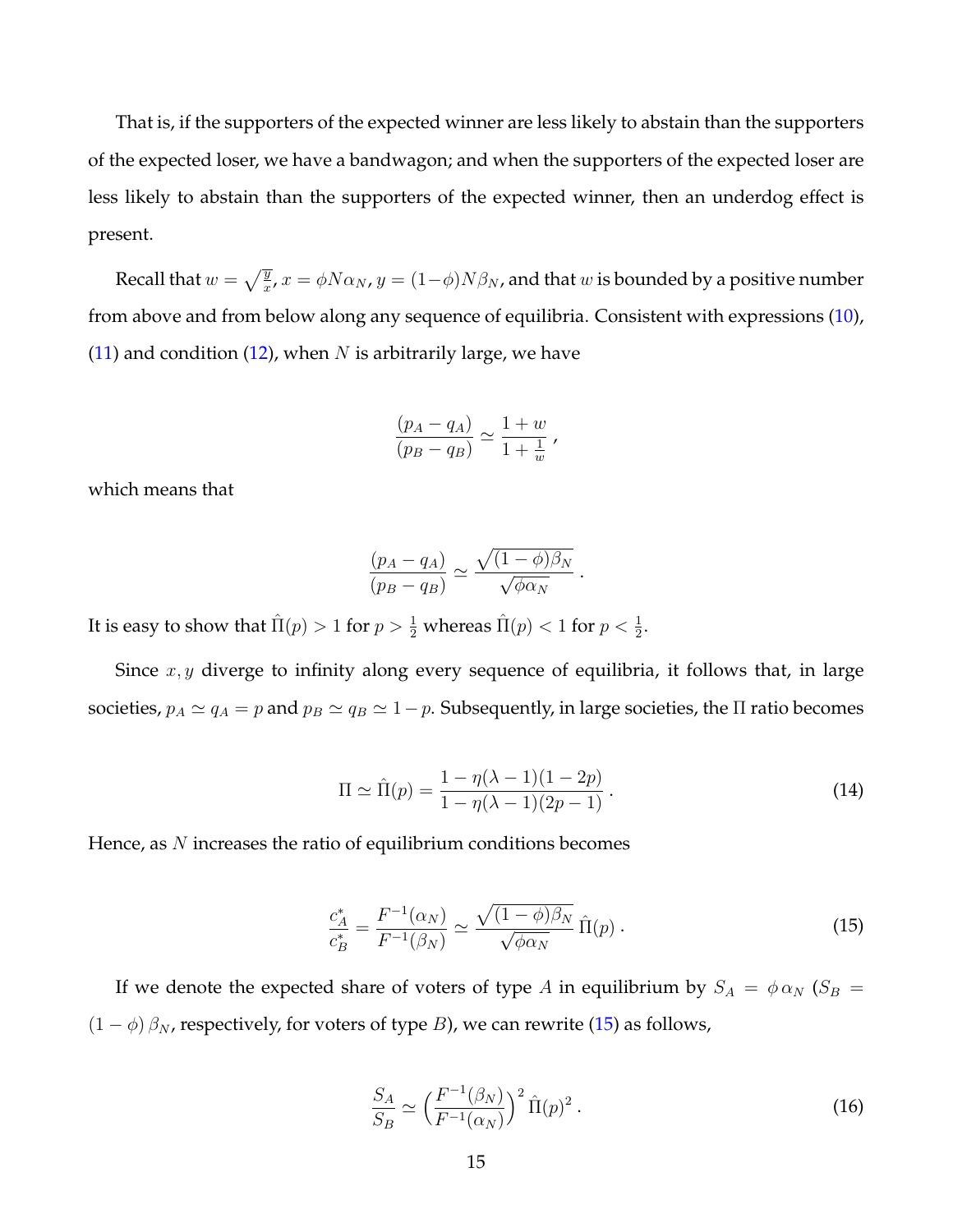**Proposition 2.** For every fixed admissible pair of parameters  $(\eta, \lambda)$ , there exists a  $\hat{\phi} < \frac{1}{2}$ , such that a bandwagon effect emerges in large societies in all sequences of equilibria when  $\phi\in(\hat\phi,\frac12).$ 

Proof. First, we derive necessary conditions for the non-emergence of bandwagons in large societies. Fix  $\epsilon \in (0, \frac{1}{2})$  $\frac{1}{2}$ ). When Candidate A is the expected winner, then we must have a bandwagon. Hence, a necessary condition for the non-emergence of bandwagons is that  $p \leq$  $\frac{1}{2}+\epsilon.$ 

Equation [\(15\)](#page-14-0) for  $\alpha_N > \beta_N$ , gives,

$$
\frac{F^{-1}(\alpha_N)\sqrt{\alpha_N}}{F^{-1}(\beta_N)\sqrt{\beta_N}} = \frac{\sqrt{1-\phi}}{\sqrt{\phi}}\hat{\Pi}(p) > 1 \Rightarrow \hat{\Pi}(p) > \sqrt{\frac{\phi}{(1-\phi)}},
$$

substituting for  $\hat{\Pi}(p)$  by equation [\(14\)](#page-14-1),

$$
\frac{1-\eta(\lambda-1)(1-2p)}{1+\eta(\lambda-1)(1-2p)} > \sqrt{\frac{\phi}{(1-\phi)}} \Rightarrow p > \frac{1}{2}\left(1-\frac{1-\sqrt{\frac{\phi}{(1-\phi)}}}{\eta(\lambda-1)\left(1+\sqrt{\frac{\phi}{(1-\phi)}}\right)}\right).
$$

Therefore, a second necessary condition for the non-emergence of bandwagons is

$$
p \ge \frac{1}{2} \left( 1 - \frac{1}{\eta(\lambda - 1)} \frac{1 - \sqrt{\frac{\phi}{1 - \phi}}}{1 + \sqrt{\frac{\phi}{1 - \phi}}} \right) - \epsilon.
$$

Notice that the right hand side of the above condition is strictly increasing in  $\phi$ ,

$$
\frac{\partial}{\partial \phi} \left[ \frac{1}{2} \left( 1 - \frac{1}{\eta(\lambda - 1)} \frac{1 - \sqrt{\frac{\phi}{1 - \phi}}}{1 + \sqrt{\frac{\phi}{1 - \phi}}} \right) \right] = \frac{1}{2} \frac{1}{\eta(\lambda - 1)} \frac{1}{(1 - \phi) \left( 2\phi + \sqrt{\frac{\phi}{1 - \phi}} \right)} > 0,
$$

and

$$
\lim_{\phi \to \frac{1}{2}} \frac{1}{2} \left( 1 - \frac{1}{\eta(\lambda - 1)} \frac{1 - \sqrt{\frac{\phi}{1 - \phi}}}{1 + \sqrt{\frac{\phi}{1 - \phi}}} \right) = \frac{1}{2} \left( 1 - \frac{1}{\eta(\lambda - 1)} \frac{1 - \sqrt{1}}{1 + \sqrt{1}} \right) = \frac{1}{2}.
$$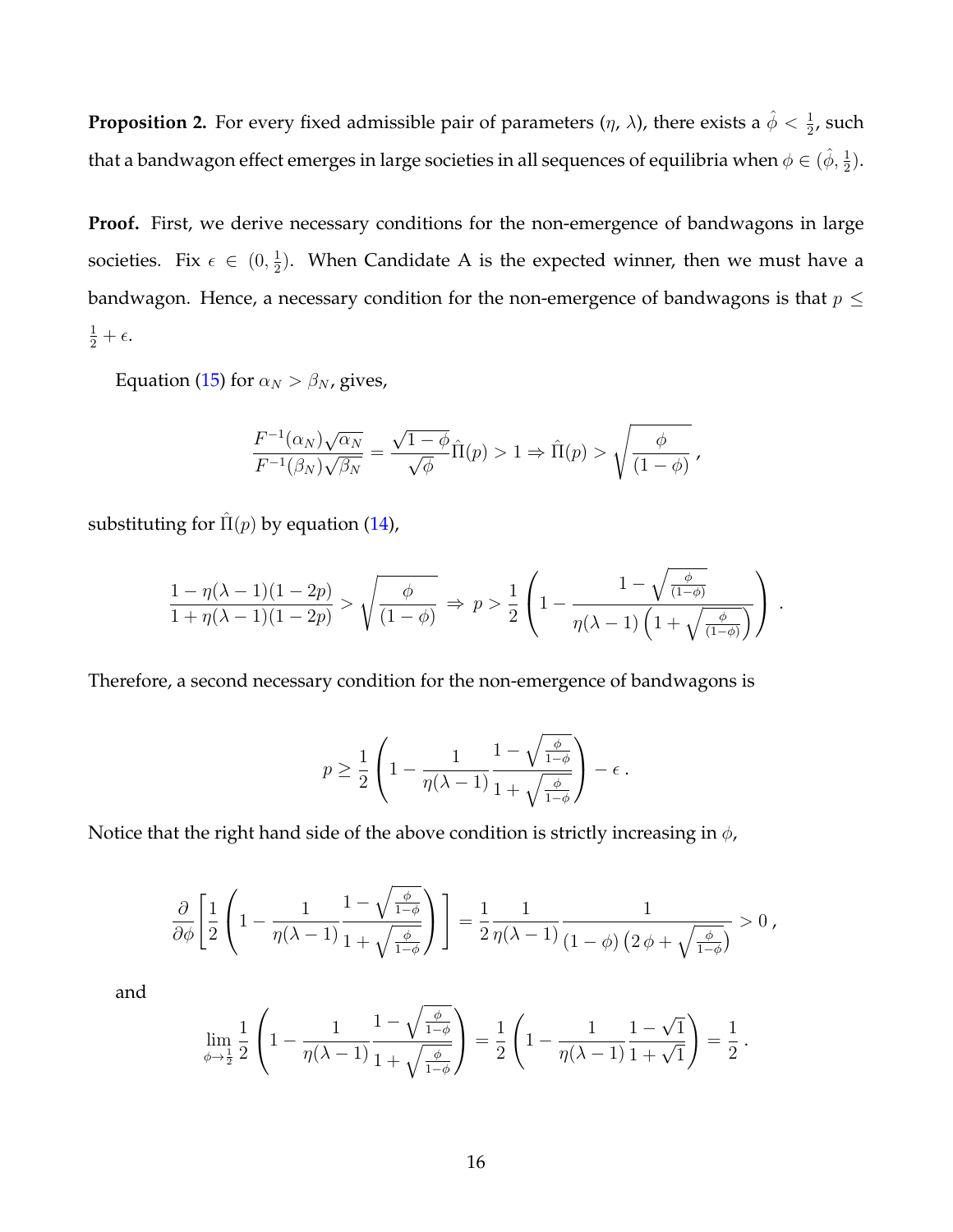Notice that for any admissible pair of parameters  $(\eta, \, \lambda)$ , there exists a  $\hat{\phi} < \frac{1}{2}$  such that both  $\frac{1}{2}+\epsilon$  and the right hand side of the second condition are in  $(0,1)$  when  $\phi > \hat{\phi}$  and  $\epsilon > 0$  is sufficiently small.

For such values of  $\phi$  and  $\epsilon$ , it follows that the non-emergence of bandwagons requires that both parties enjoy a substantially large election probability. That is, that there exists an  $\hat{\epsilon} > 0$ , such that  $p \in [\hat{\epsilon}, 1 - \hat{\epsilon}].$ 

But if in a large society  $p \in [\hat{\epsilon}, 1 - \hat{\epsilon}]$  for some  $\hat{\epsilon} > 0$ , it follows that  $S_A \to S_B$ : otherwise –that is, if  $|S_A - S_B| > \epsilon'$  for some  $\epsilon' > 0$  along some sequence of equilibria– either  $p \to 0$  or  $p \to 1$ .

Now, if  $S_A \to S_B$ , then by expression [\(16\)](#page-14-2), it follows that  $p \to p^*$ , with

$$
p^* = \frac{1}{2} \Big[ 1 + \frac{1}{\eta(\lambda - 1)} \frac{F^{-1}(\alpha_N) - F^{-1}(\beta_N)}{F^{-1}(\alpha_N) + F^{-1}(\beta_N)} \Big].
$$

Since  $\phi<\frac{1}{2}$ , we must have  $\frac{\alpha_N}{\beta_N}\to\frac{1-\phi}{\phi}>1$ , in order for  $S_A\to S_B$  to be feasible. By the fact that  $F$  is uniform, it follows that

$$
p^* = \frac{1}{2} \Big[ 1 + \frac{1}{\eta(\lambda - 1)} (1 - 2\phi) \Big] .
$$

Therefore,  $p^* > \frac{1}{2} + \epsilon$ , when  $\epsilon > 0$  is sufficiently small. This leads to a contradiction with the first condition for the non-emergence of bandwagons. Therefore a bandwagon effect is present in all sequences of equilibria when  $\phi$  is sufficiently close to  $\frac{1}{2}$ .  $\blacksquare$ 

Simply put, if for a given  $\phi$ , *p* needs to be well above zero for an underdog effect to emerge, then underdogs cannot emerge in equilibrium. Notice that these sufficiently large values of  $\phi < \frac{1}{2}$  that guarantee the existence of bandwagons in all equilibria, do not need to be very close to  $\frac{1}{2}$ . As we see in Figure [1,](#page-17-0) the combinations of  $p$  and  $\phi$  that would lead to an underdog effect are not plausible in equilibrium for any  $\phi > 0.003$  in the left panel, and any  $\phi > 0.265$  in the right panel.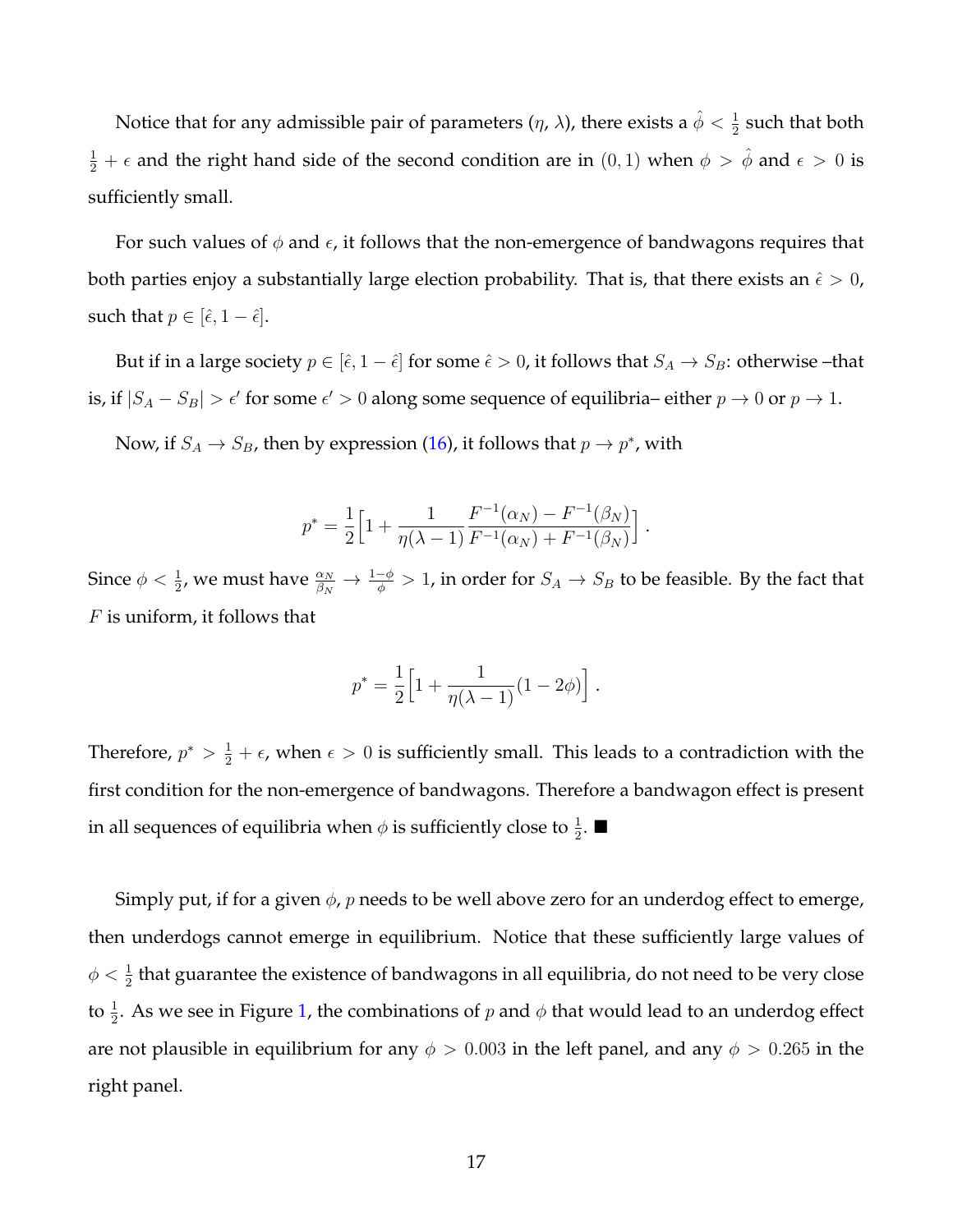

<span id="page-17-0"></span>Figure 1: Combinations of p and  $\phi$  yielding an underdog and a bandwagon effect, for alternative pairs of  $(\eta, \lambda)$ .

We conclude our analysis by further exploring three salient cases of possible equilibrium sequences.

- (i) Sequences of equilibria such that  $p \to 1$ . That is, when party A wins almost surely.
- (ii) Sequences of equilibria such that  $p \to 0$ . That is, when party B wins almost surely.
- (iii) Sequences of equilibria such that  $p \in [\epsilon, 1 \epsilon]$  for some  $\epsilon \in (0, \frac{1}{2})$  $(\frac{1}{2})$ . That is, when both parties have substantial chances to win the election.

Let us investigate under which conditions bandwagons emerge in each of the three cases.

**Case (i):** We first consider the case in which party A is expected to win the election almost surely. That is, we assume that a sequence of equilibria such that  $p \to 1$  exists. In such sequences, the existence of a bandwagon effect follows trivially: when  $p \to 1$  then party A is expected to win in large elections, and since  $\phi < 1/2$ , it must be the case that  $\alpha_N > \beta_N$ .

**Case (ii):** We now move to the more interesting case in which party *B* is expected to win almost surely. Hence,  $\hat{\Pi}(0) \simeq \frac{1-\eta(\lambda-1)}{1+\eta(\lambda-1)} < 1$ . As party B is the expected winner,  $S_B > S_A$  which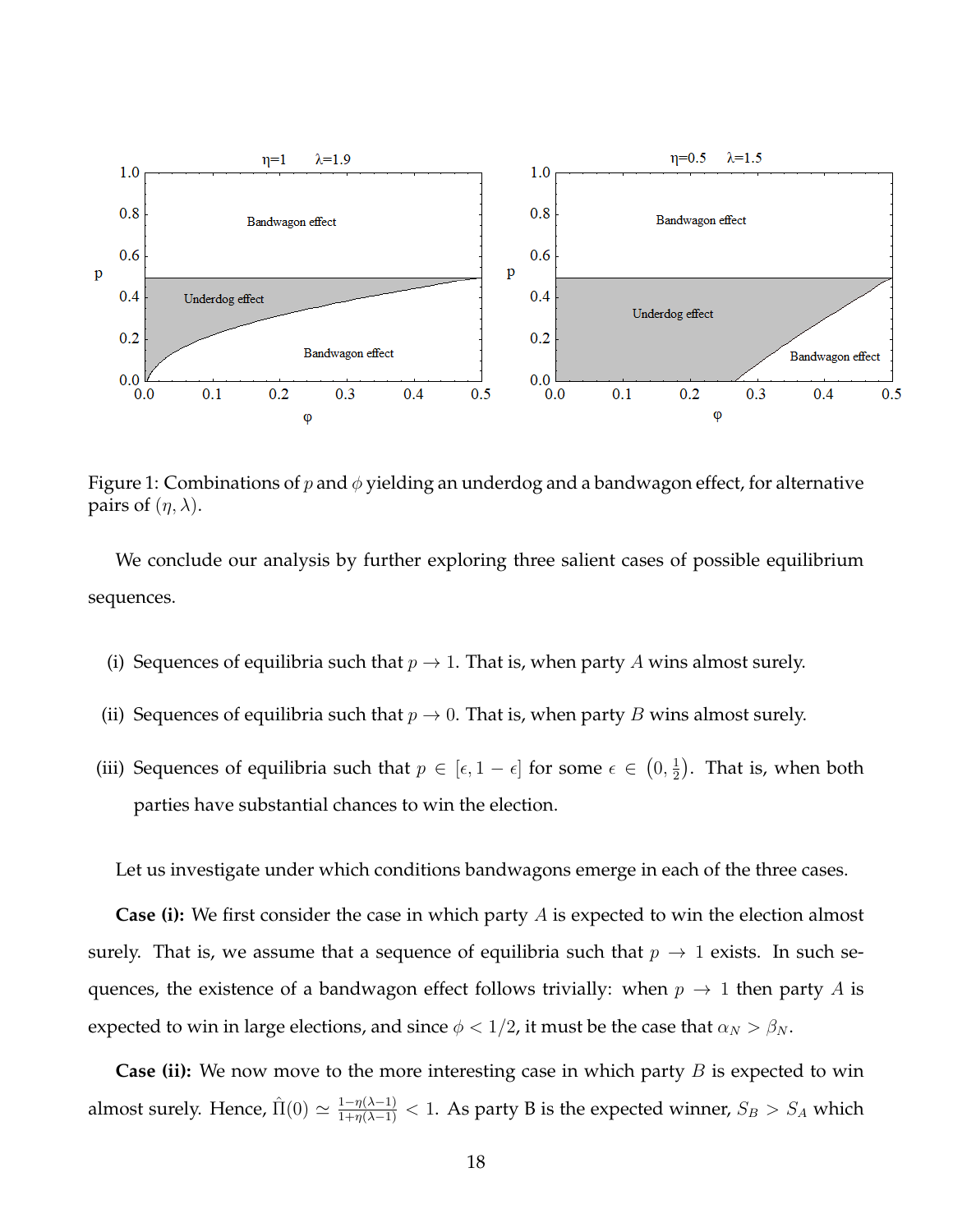according to equation [\(16\)](#page-14-2) implies that

$$
\frac{F^{-1}(\beta_N)}{F^{-1}(\alpha_N)} < \frac{1}{\hat{\Pi}(0)} \, .
$$

Since  $\hat{\Pi}(0) < 1$ , the case of party B being the expected winner can accommodate both a bandwagon and an underdog effect depending on whether the left-hand side of the above inequality is above or below one (see Figure [2\)](#page-18-0).

$$
\begin{array}{|c|c|c|}\hline 0 & 1 & \frac{1}{\hat{\Pi}(0)} \\ \hline & & & \\ \hline \frac{F^{-1}(\beta_N)}{F^{-1}(\alpha_N)} < 1 \; (\textrm{underdog}) & \frac{F^{-1}(\beta_N)}{F^{-1}(\alpha_N)} > 1 \; (\textrm{bandwagon}) \\ \hline \end{array}
$$

<span id="page-18-0"></span>Figure 2: Party B as the expected winner

According to Definition 1 and as shown in Figure [2,](#page-18-0) in order to observe a bandwagon effect under this case, it also requires  $\beta_N > \alpha_N$ . Hence,

$$
\frac{F^{-1}(\beta_N)}{F^{-1}(\alpha_N)} > 1 \xrightarrow{\text{eq. (15)}} \frac{\sqrt{\phi \alpha_N}}{\sqrt{(1-\phi)\beta_N}} \frac{1}{\hat{\Pi}(0)} > 1 \xrightarrow{\beta_N > \alpha_N} \frac{\phi}{(1-\phi)\Pi(\hat{0})^2} > 1 \Rightarrow \phi > \frac{1}{2} \frac{\left(1 - \eta(\lambda - 1)\right)^2}{1 + \eta^2(\lambda - 1)^2}
$$

.

As a result, such subsequence entails a bandwagon if and only if  $\phi>\frac{\hat\Pi(0)^2}{1+\hat\Pi(0)^2}\simeq \frac{1}{2}$ 2  $(1-\eta(\lambda-1))^2$  $\frac{(1-\eta(\lambda-1))^2}{1+\eta^2(\lambda-1)^2}$ .

Accordingly, when  $\phi$  fails this condition, expression [\(15\)](#page-14-0) leads to  $\alpha_N > \beta_N$ , corresponding to an underdog effect (see Figure [3\)](#page-18-1). Therefore, given the degree of loss aversion, a relative close competition in terms of candidate's popularity generates higher participation rates of the supporters of the expected winner.



<span id="page-18-1"></span>Figure 3: Values of  $\phi$  and the bandwagon/underdog effect

We can now explain the relationship between  $\phi$  and the coefficient of loss aversion. As shown above, the plausibility of a bandwagon depends on the condition that  $\phi>\frac{1}{2}$  $(1-\eta(\lambda-1))^2$  $\frac{(1-\eta(\lambda-1))^2}{1+\eta^2(\lambda-1)^2}$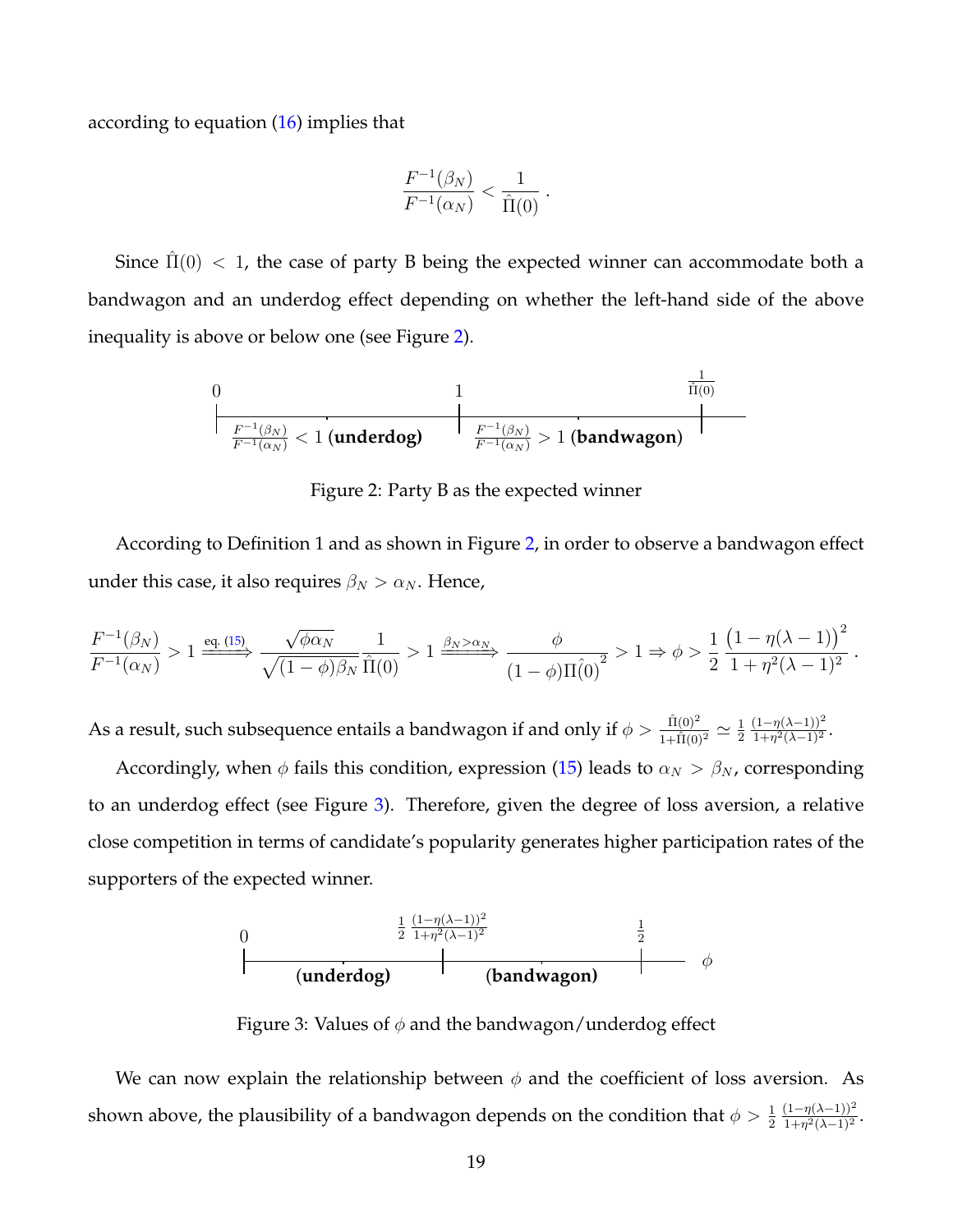Notice that the degree of loss aversion favors this condition. The more loss averse the voters are, the more likely a bandwagon effect is. To understand this, consider the following extreme examples where  $\lambda \to 1$  and  $\lambda \to 1 + \frac{1}{\eta}$ .<sup>[7](#page-19-0)</sup> When  $\lambda \to 1$  (loss neutral voters), a bandwagon effect requires that  $\phi \to \frac{1}{2}$ . In contrast, when  $\lambda \to 1 + \frac{1}{\eta}$ , the existence of a bandwagon effect if guaranteed for every admissible  $\phi$ . Figure [\(4\)](#page-19-1) describes combinations of the parameter values that permit for underdog and bandwagon effects in this kind of equilibria.



<span id="page-19-1"></span>Figure 4: Combinations of  $\phi$ ,  $\eta$  and  $\lambda$  that support an underdog and a bandwagon effect in sequences of equilibria with  $p \to 0$ .

Hence, the addition of loss aversion proves to be critical for the theoretical justification of bandwagon effects in large electorates. Indeed, as shown in Figure [4,](#page-19-1) two opposing forces are at play. On the one hand, loss aversion pushes for bandwagons, and on the other hand, pivotality asymmetries push for underdog over-representation. Essentially, it is the relative strength between loss aversion (captured by  $\lambda$ ) and pivotality asymmetries that determines which effect dominates.

<span id="page-19-0"></span><sup>&</sup>lt;sup>7</sup>Assumption 1 restricts  $\lambda$  to be below this value.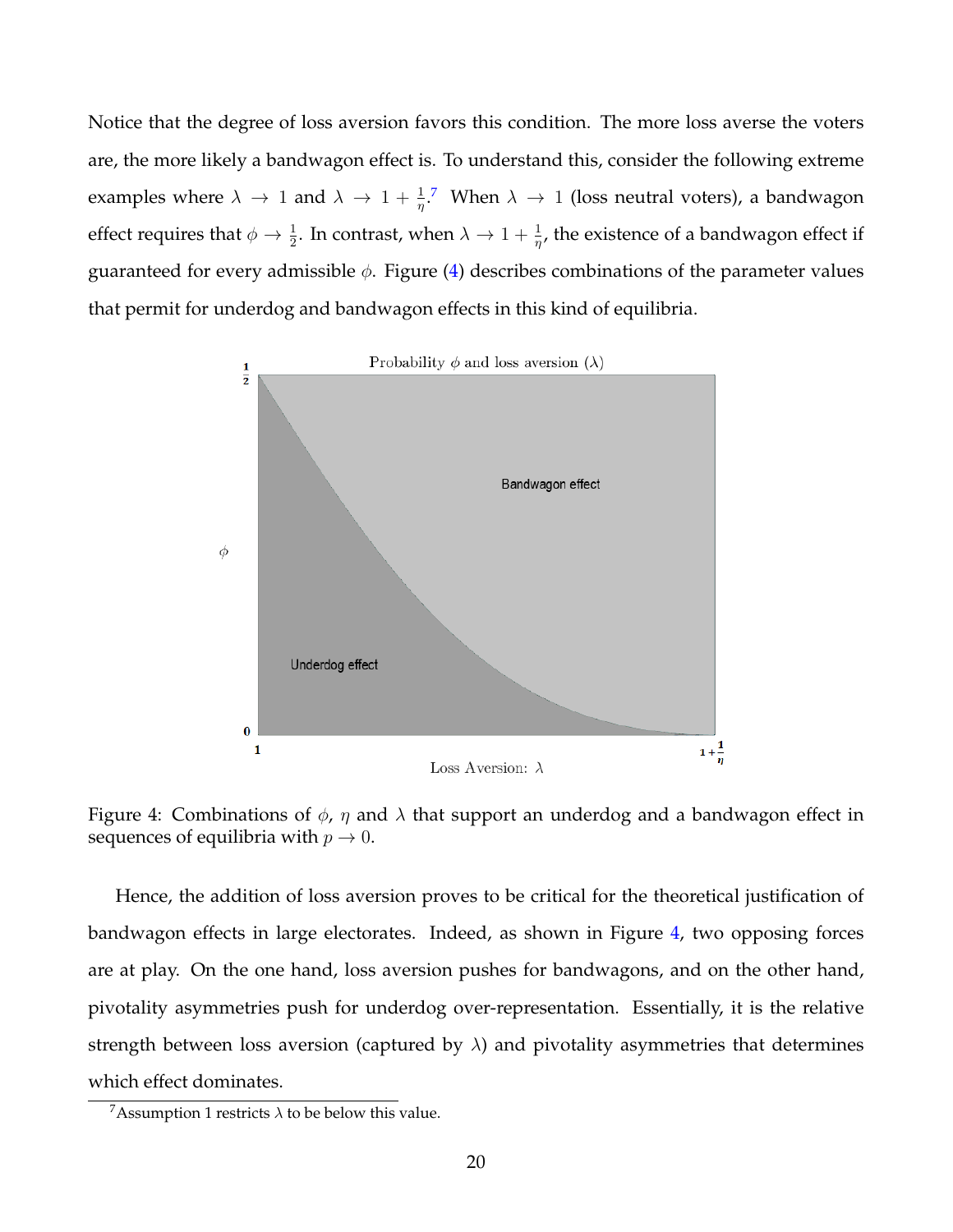**Case (iii):** Finally, as we know from the proof of Proposition 2, all sequences of equilibria such that  $p \in [\epsilon, 1 - \epsilon]$ , for some  $\epsilon \in (0, \frac{1}{2})$  $\frac{1}{2})$ , always entail a bandwagon.

# <span id="page-20-0"></span>**5 Conclusion**

The current paper attempts to provide the missing link between theoretical studies that argue in favour of the underdog effect in costly voting environments under majority rule, and empirical studies that often provide opposing evidence of bandwagons in similar setups. We do so, by introducing loss averse voters in the spirit of [K˝oszegi and Rabin](#page-24-1) [\(2006\)](#page-24-1) into a voluntary and costly election à la [Palfrey and Rosenthal](#page-25-0) [\(1985\)](#page-25-0). Within this framework, we allow for endogenously determined reference points, namely the expected equilibrium payoffs, with respect to which loss averse voters experience gains and losses.

Due to expectation based references and voters weighting losses more than gains, abstention induces larger losses for the supporters of the expected winner relative to the potential gains that participation induces to the supporters of the minority. At the same time, consistent with the theory of strategic voting, the probability of being pivotal is larger for underdog supporters, pushing for the emergence of an underdog effect. We study the interplay between those two opposing forces, and try to assess how they balance out in equilibrium. Notice that a full equilibrium characterisation is more demanding in our setup compared to the standard setting without loss-aversion, due to the potential existence of multiple equilibria for some parameter values. Despite that, we were able to provide meaningful sufficient conditions for a bandwagon effect, in every equilibrium of the game.

As far as empirical/experimental studies are concerned, we stress that loss aversion provides a testable alternative to theories of bandwagon emerging due to voters' satisfaction when siding with the winner. Indeed, cross-voting is never optimal in our framework, and, hence, a properly designed laboratory experiment should be able to evaluate the empirical relevance of these competing approaches.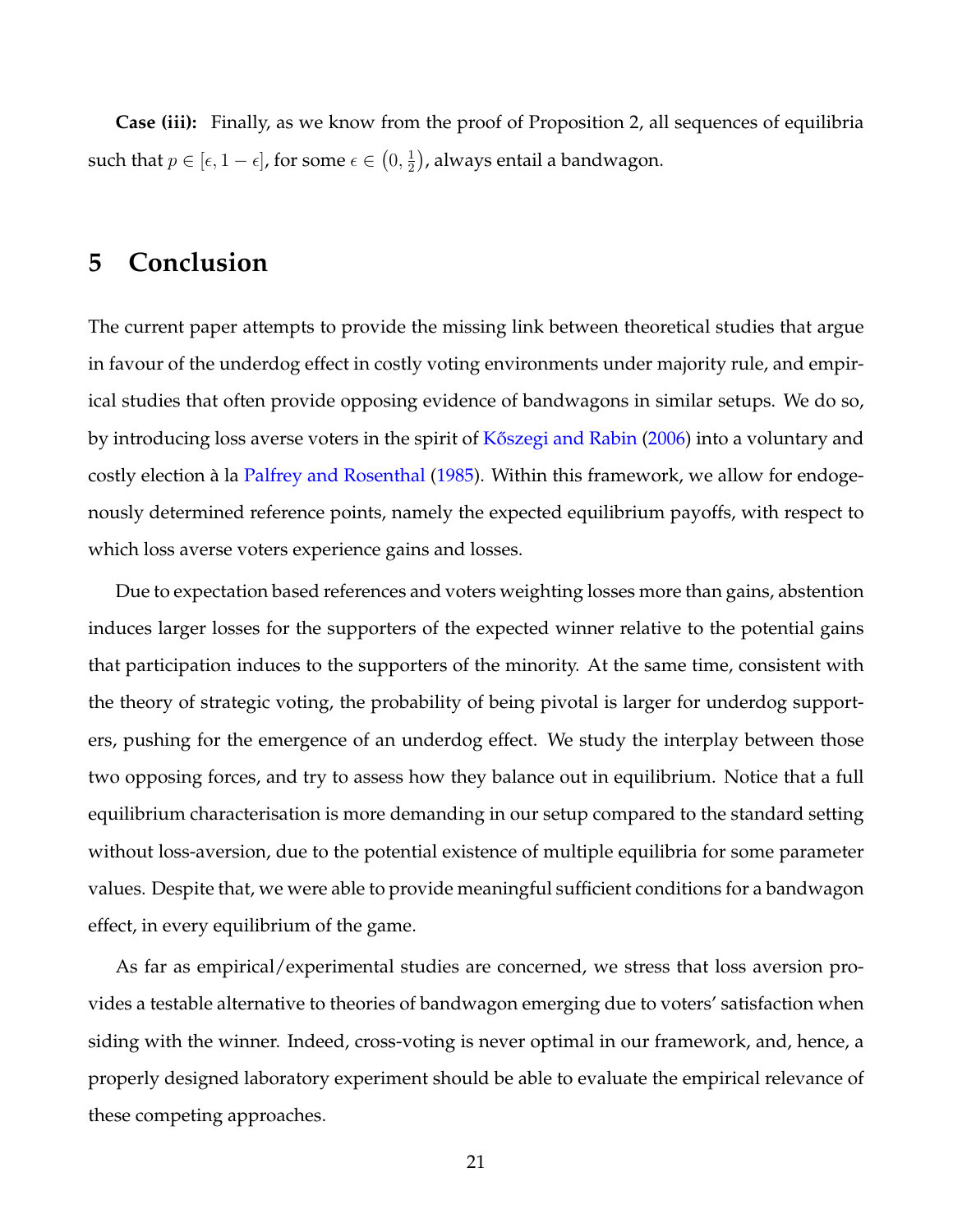Lastly, our work paves the way to future study on the topic. In light of our results, more research can be conducted concerning the role of pre-election information. As prior information constitutes a key determinant of the reference point formation, disclosure strongly motivates behaviour under expectation based loss aversion. A natural extension to our analysis may concern whether and how prior information is manipulated by political parties, exploiting voters' loss aversion to their own ends. Additionally, experimental work can be directed towards exploring the dynamics between the two opposing forces for bandwagon and underdog effects in equilibrium which in turn determines the electoral outcome.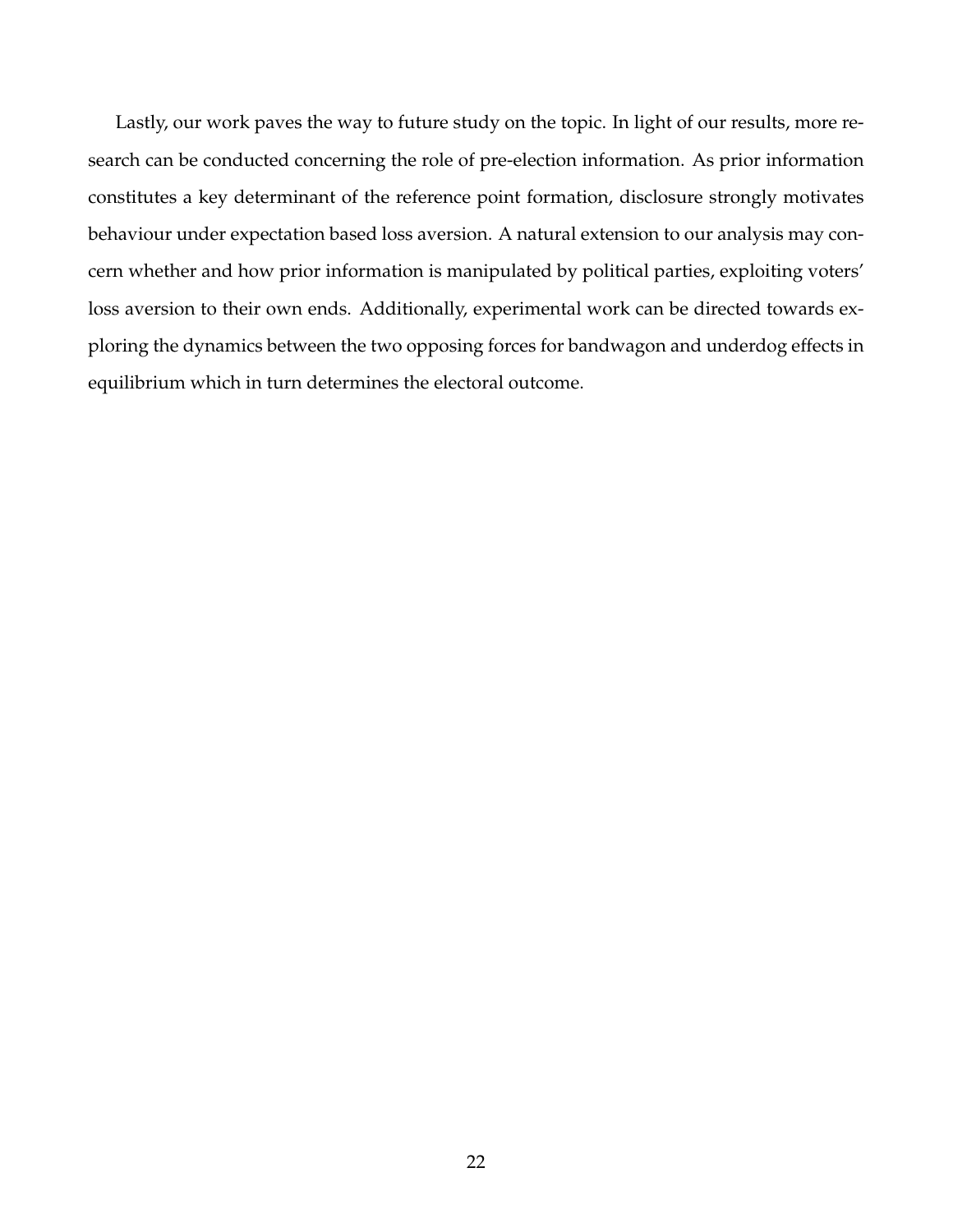# **References**

- <span id="page-22-9"></span>Abramowitz, M. and I. A. Stegun (1965). Handbook of mathematical functions with formulas, graphs, and mathematical table. In *US Department of Commerce*. National Bureau of Standards Applied Mathematics series 55.
- <span id="page-22-6"></span>Acharya, A. and E. Grillo (2019). A behavioral foundation for audience costs. *Quarterly Journal of Political Science 14*(2), 159–190.
- <span id="page-22-0"></span>Agranov, M., J. K. Goeree, J. Romero, and L. Yariv (2018). What makes voters turn out: The effects of polls and beliefs. *Journal of the European Economic Association 16*(3), 825–856.
- <span id="page-22-4"></span>Alesina, A. and F. Passarelli (2019). Loss aversion in politics. *American Journal of Political Science 63*(4), 936–947.
- <span id="page-22-5"></span>Attanasi, G., L. Corazzini, and F. Passarelli (2017). Voting as a lottery. *Journal of Public Economics 146*, 129–137.
- <span id="page-22-2"></span>Banducci, S. A. and J. A. Karp (2003). How elections change the way citizens view the political system: Campaigns, media effects and electoral outcomes in comparative perspective. *British Journal of Political Science*, 443–467.
- <span id="page-22-3"></span>Borgers, T. (2004). Costly voting. *American Economic Review 94*(1), 57–66.
- <span id="page-22-8"></span>Bouton, L. and M. Castanheira (2012). One person, many votes: Divided majority and information aggregation. *Econometrica 80*(1), 43–87.
- <span id="page-22-1"></span>Callander, S. (2007). Bandwagons and momentum in sequential voting. *The Review of Economic Studies 74*(3), 653–684.
- <span id="page-22-7"></span>Daido, K. and T. Tajika (2020). Abstention by Loss-Averse Voters. Discussion Paper Series 205, School of Economics, Kwansei Gakuin University.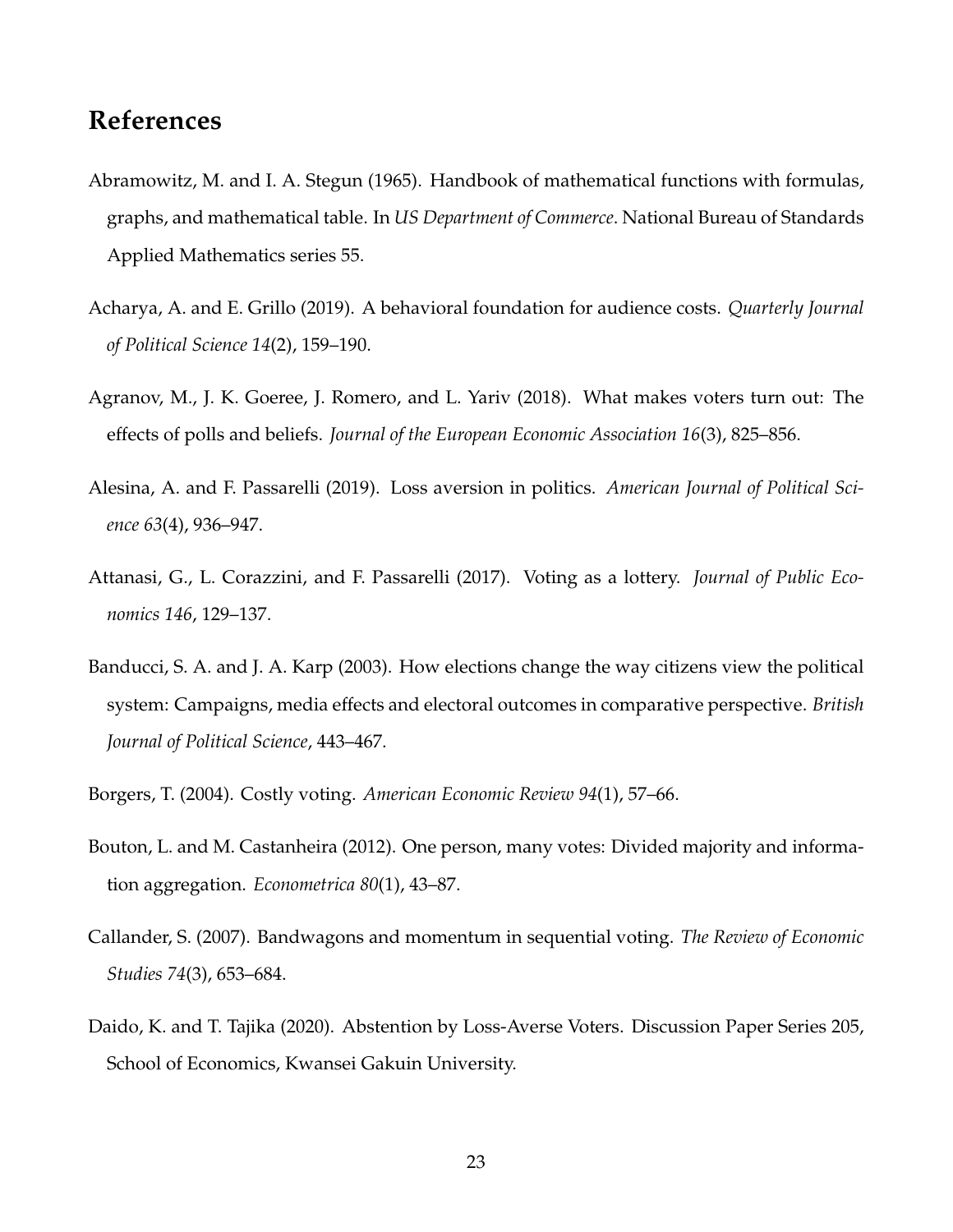- <span id="page-23-11"></span>Dato, S., A. Grunewald, and D. Müller (2018). Expectation-based loss aversion and rank-order tournaments. *Economic Theory 66*(4), 901–928.
- <span id="page-23-10"></span>Dato, S., A. Grunewald, D. Müller, and P. Strack (2017). Expectation-based loss aversion and strategic interaction. *Games and Economic Behavior 104*, 681–705.
- <span id="page-23-4"></span>Duffy, J. and M. Tavits (2008). Beliefs and voting decisions: A test of the pivotal voter model. *American Journal of Political Science 52*(3), 603–618.
- <span id="page-23-2"></span>Frenkel, S. (2014). Competence and ambiguity in electoral competition. *Public Choice 159*(1-2), 219–234.
- <span id="page-23-3"></span>Goeree, J. K. and J. Grosser (2007). Welfare reducing polls. *Economic Theory 31*(1), 51–68.
- <span id="page-23-5"></span>Grillo, A. (2017). Risk aversion and bandwagon effect in the pivotal voter model. *Public Choice 172*(3-4), 465–482.
- <span id="page-23-7"></span>Grillo, E. (2016). The hidden cost of raising voters' expectations: Reference dependence and politicians' credibility. *Journal of Economic Behavior & Organization 130*, 126–143.
- <span id="page-23-1"></span>Großer, J. and A. Schram (2010). Public opinion polls, voter turnout, and welfare: An experimental study. *American Journal of Political Science 54*(3), 700–717.
- <span id="page-23-8"></span>Heidhues, P. and B. Kőszegi (2008). Competition and price variation when consumers are loss averse. *American Economic Review 98*(4), 1245–68.
- <span id="page-23-9"></span>Heidhues, P. and B. K˝oszegi (2014). Regular prices and sales. *Theoretical Economics 9*(1), 217–251.
- <span id="page-23-0"></span>Herrera, H., M. Morelli, and T. Palfrey (2014). Turnout and power sharing. *The Economic Journal 124*(574), F131–F162.
- <span id="page-23-6"></span>Herrmann, O., R. Jong-A-Pin, and L. Schoonbeek (2019). A prospect-theory model of voter turnout. *Journal of Economic Behavior & Organization 168*, 362–373.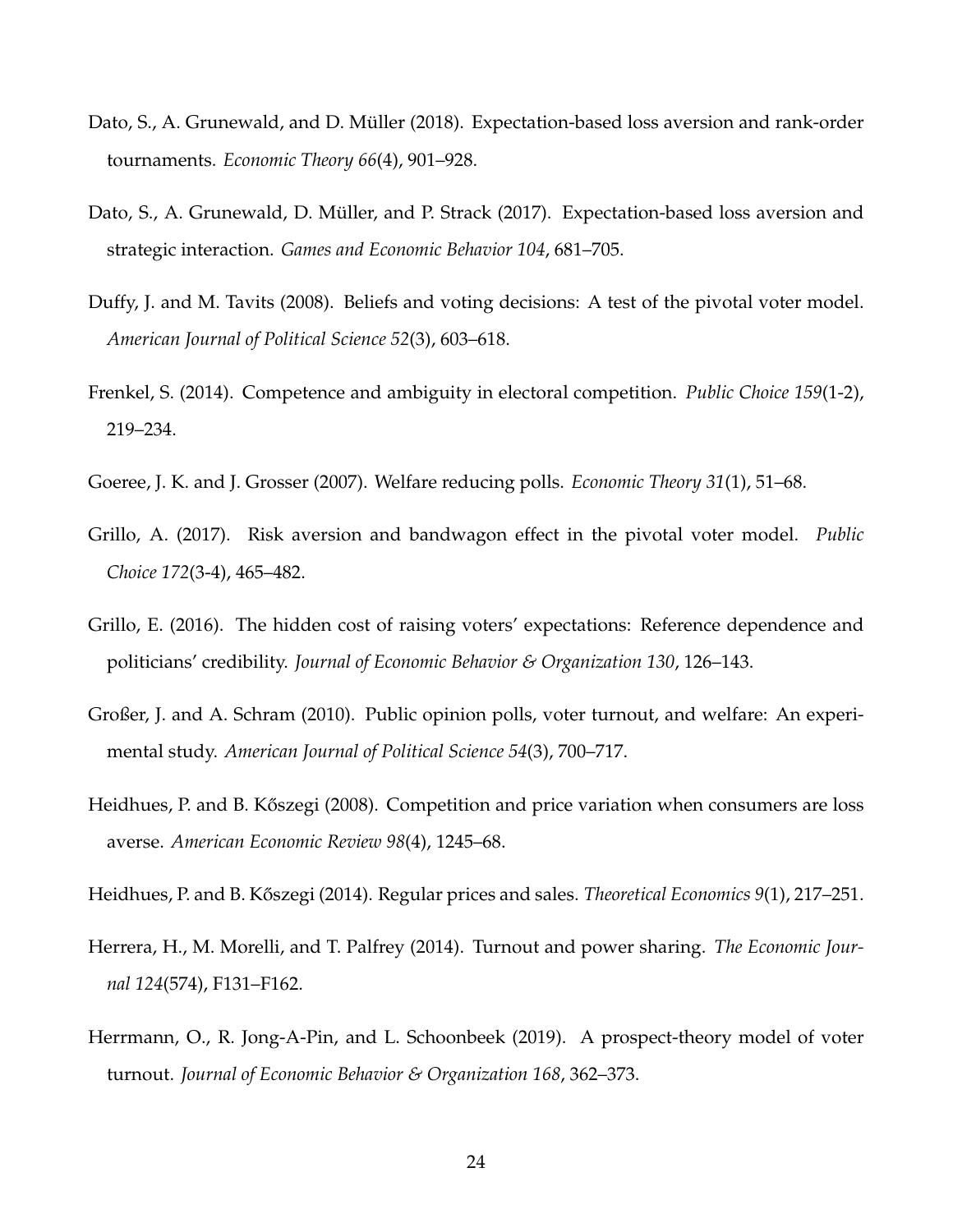- <span id="page-24-4"></span>Hersh, E. D. and B. F. Schaffner (2013). Targeted campaign appeals and the value of ambiguity. *The Journal of Politics 75*(2), 520–534.
- <span id="page-24-9"></span>Hodgson, R. and J. Maloney (2013). Bandwagon effects in british elections, 1885–1910. *Public Choice 157*(1-2), 73–90.
- <span id="page-24-2"></span>Irwin, G. and J. J. Van Holsteyn (2000). Bandwagons, underdogs, the titanic, and the red cross: the influence of public opinion polls on voters. In *Communication presented at the 18th Congress of the International Political Science Association, Québec*, pp. 1–5.
- <span id="page-24-5"></span>Kahneman, D. and A. Tversky (1979). On the interpretation of intuitive probability: A reply to jonathan cohen. *Cognition 7*(4), 409–411.
- <span id="page-24-7"></span>Kartal, M. (2015). A comparative welfare analysis of electoral systems with endogenous turnout. *The Economic Journal 125*(587), 1369–1392.
- <span id="page-24-8"></span>Kiss, Á. and G. Simonovits (2014). Identifying the bandwagon effect in two-round elections. *Public choice 160*(3-4), 327–344.
- <span id="page-24-3"></span>Klor, E. F. and E. Winter (2007). The welfare effects of public opinion polls. *International Journal of Game Theory 35*(3), 379.
- <span id="page-24-1"></span>Kőszegi, B. and M. Rabin (2006). A model of reference-dependent preferences. *The Quarterly Journal of Economics 121*(4), 1133–1165.
- <span id="page-24-10"></span>Kőszegi, B. and M. Rabin (2007). Reference-dependent risk attitudes. *American Economic Review 97*(4), 1047–1073.
- <span id="page-24-6"></span>Ledyard, J. O. (1984). The pure theory of large two-candidate elections. *Public choice 44*(1), 7–41.
- <span id="page-24-0"></span>Levine, D. K. and T. R. Palfrey (2007). The paradox of voter participation? a laboratory study. *American political science Review*, 143–158.